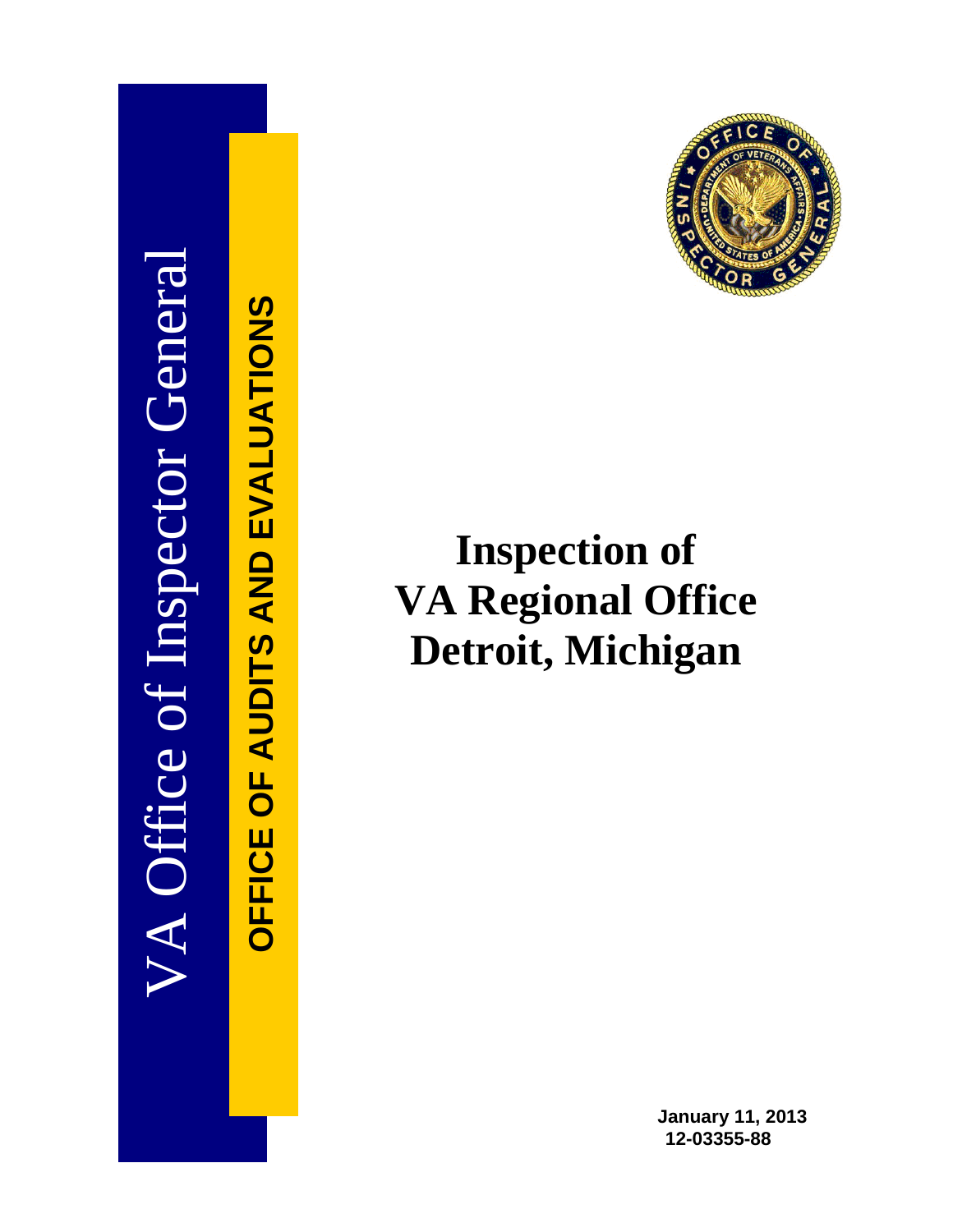## **ACRONYMS AND ABBREVIATIONS**

| <b>OIG</b>  | Office of Inspector General                   |
|-------------|-----------------------------------------------|
| <b>RVSR</b> | <b>Rating Veterans Service Representative</b> |
| <b>SAO</b>  | <b>Systematic Analysis of Operations</b>      |
| <b>TBI</b>  | <b>Traumatic Brain Injury</b>                 |
| <b>VARO</b> | Veterans Affairs Regional Office              |
| <b>VBA</b>  | <b>Veterans Benefits Administration</b>       |
| <b>VSC</b>  | Veterans Service Center                       |
| <b>WMP</b>  | Workload Management Plan                      |

**To Report Suspected Wrongdoing in VA Programs and Operations: Telephone: 1-800-488-8244 Email: [vaoighotline@va.gov](mailto:vaoighotline@va.gov) (Hotline Information: <http://www.va.gov/oig/hotline/default.asp>)**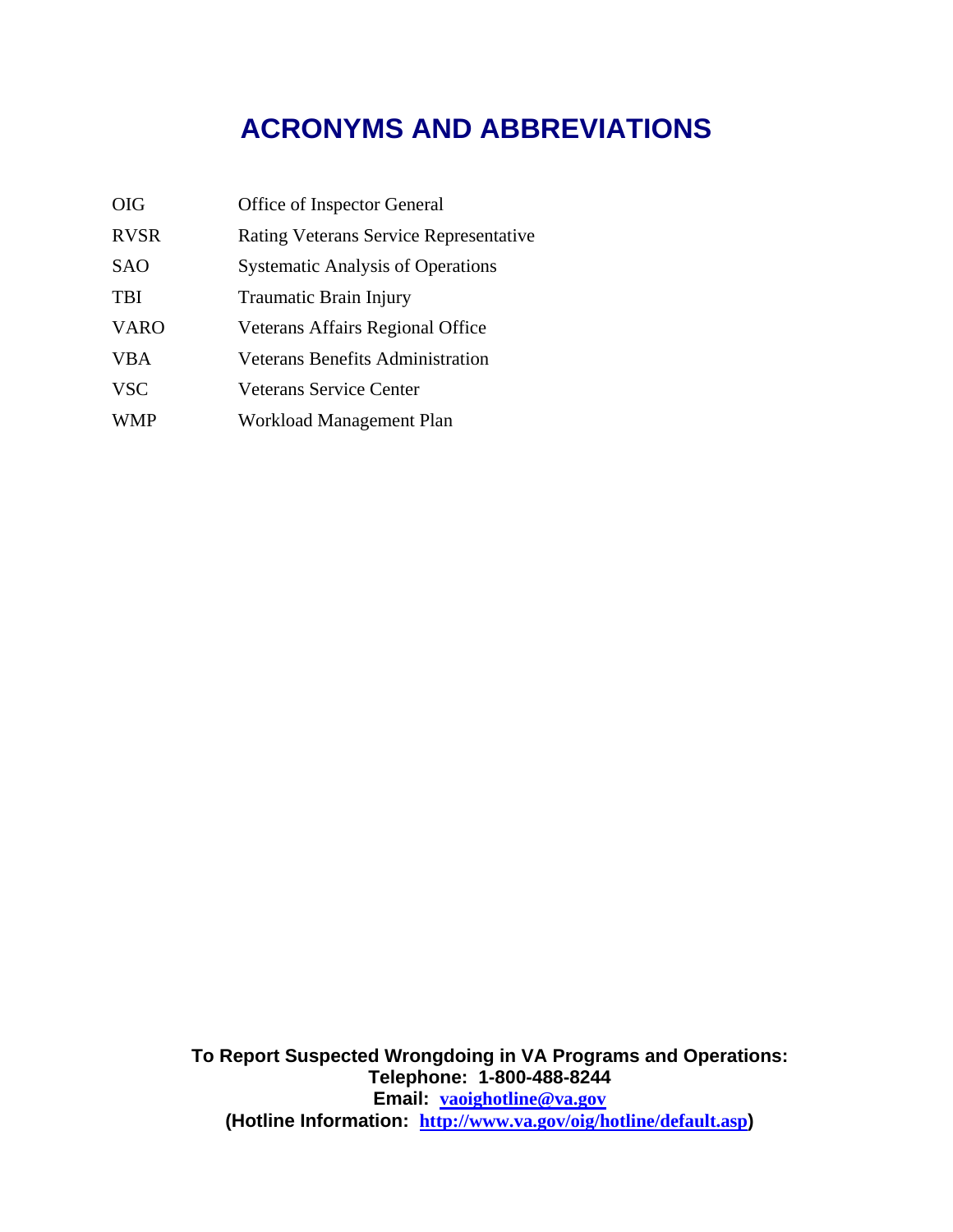

## **Report Highlights: Inspection of the VA Regional Office, Detroit, Michigan**

### **Why We Did This Review**

The Veterans Benefits Administration (VBA) has 57 VA Regional Offices (VAROs) nationwide that process disability claims and provide a range of services to veterans. We conducted this inspection to evaluate how well the Detroit VARO accomplishes this mission.

### **What We Found**

Overall, VARO staff did not accurately process 31 (52 percent) of 60 disability claims we reviewed. We sampled and reviewed claims we considered at higher risk of processing errors, thus these results do not represent the overall accuracy of disability claims processing at this VARO. Where claims processing lacks compliance with VBA's procedures, VBA risks paying inaccurate and unnecessary financial benefits.

control future medical reexaminations. Specifically, 60 percent of the 30 temporary 100 percent disability evaluations we reviewed were inaccurate, generally because of a lack of training related to the process to Errors in processing 43 percent of 30 traumatic brain injury claims occurred primarily because staff used insufficient medical examination reports.

A lack of management oversight also caused delays in gathering related evidence and processing some of the oldest disability claims completed from January through March 2012. However, claims processing untimeliness was overstated because staff used incorrect claim dates, making some of

the claims appear older. Even with the inaccurate dates, we still identified some significant claims processing delays. Managers did not ensure staff fully completed Systematic Analyses of Operations or addressed Gulf War veterans' entitlement to mental health treatment. Staff provided adequate outreach to homeless veterans; however, VBA needs a measure to assess its homeless outreach program.

### **What We Recommend**

We recommend the VARO Director institute training and controls to ensure staff schedule future medical reexaminations for temporary 100 percent evaluations, return insufficient examination reports related to traumatic brain injury claims, and follow VBA policy on establishing dates of claim. The Director should also implement plans for managers to review claims pending over 6 months, ensure all elements of Systematic Analyses of Operations are addressed, and monitor effectiveness of training to ensure staff address Gulf War veterans' entitlement to mental health treatment.

### **Agency Comments**

The VARO Director concurred with our recommendations. Management's planned actions are responsive and we will follow up as required.

Juil, A. Hallilay

LINDA A. HALLIDAY Assistant Inspector General For Audits and Evaluations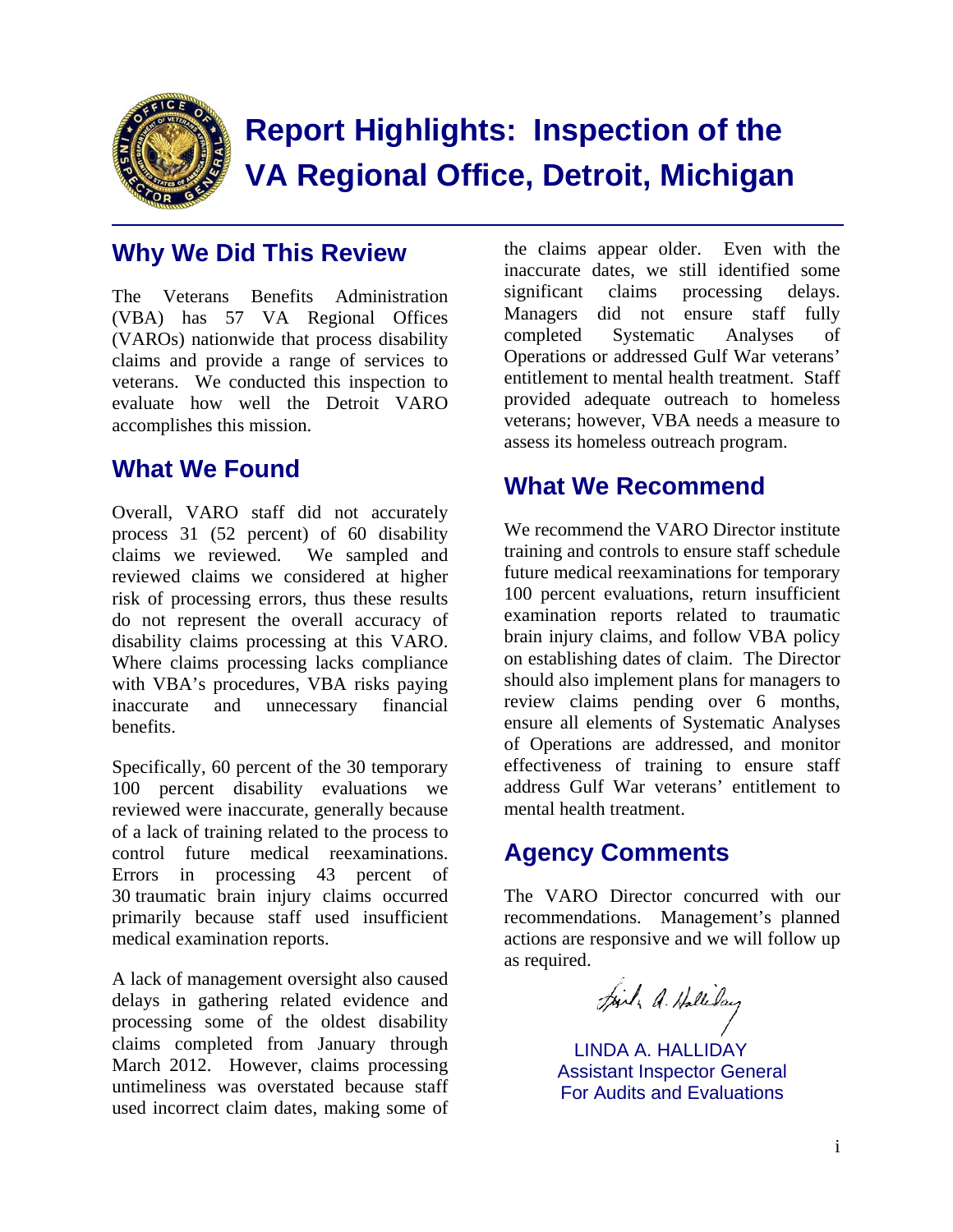## **TABLE OF CONTENTS**

| Finding 1  | Detroit VARO Needs To Improve Disability Claims Processing       |  |  |
|------------|------------------------------------------------------------------|--|--|
|            |                                                                  |  |  |
| Finding 2  | Detroit VARO Needs To Improve Oversight To Ensure Timely         |  |  |
|            |                                                                  |  |  |
|            |                                                                  |  |  |
| Finding 3  |                                                                  |  |  |
|            |                                                                  |  |  |
|            |                                                                  |  |  |
| Finding 4  | Gulf War Veterans Did Not Receive Accurate Entitlement           |  |  |
|            |                                                                  |  |  |
|            |                                                                  |  |  |
| Appendix A |                                                                  |  |  |
| Appendix B |                                                                  |  |  |
| Appendix C |                                                                  |  |  |
| Appendix D | Office of Inspector General Contact and Staff Acknowledgments 20 |  |  |
| Appendix E |                                                                  |  |  |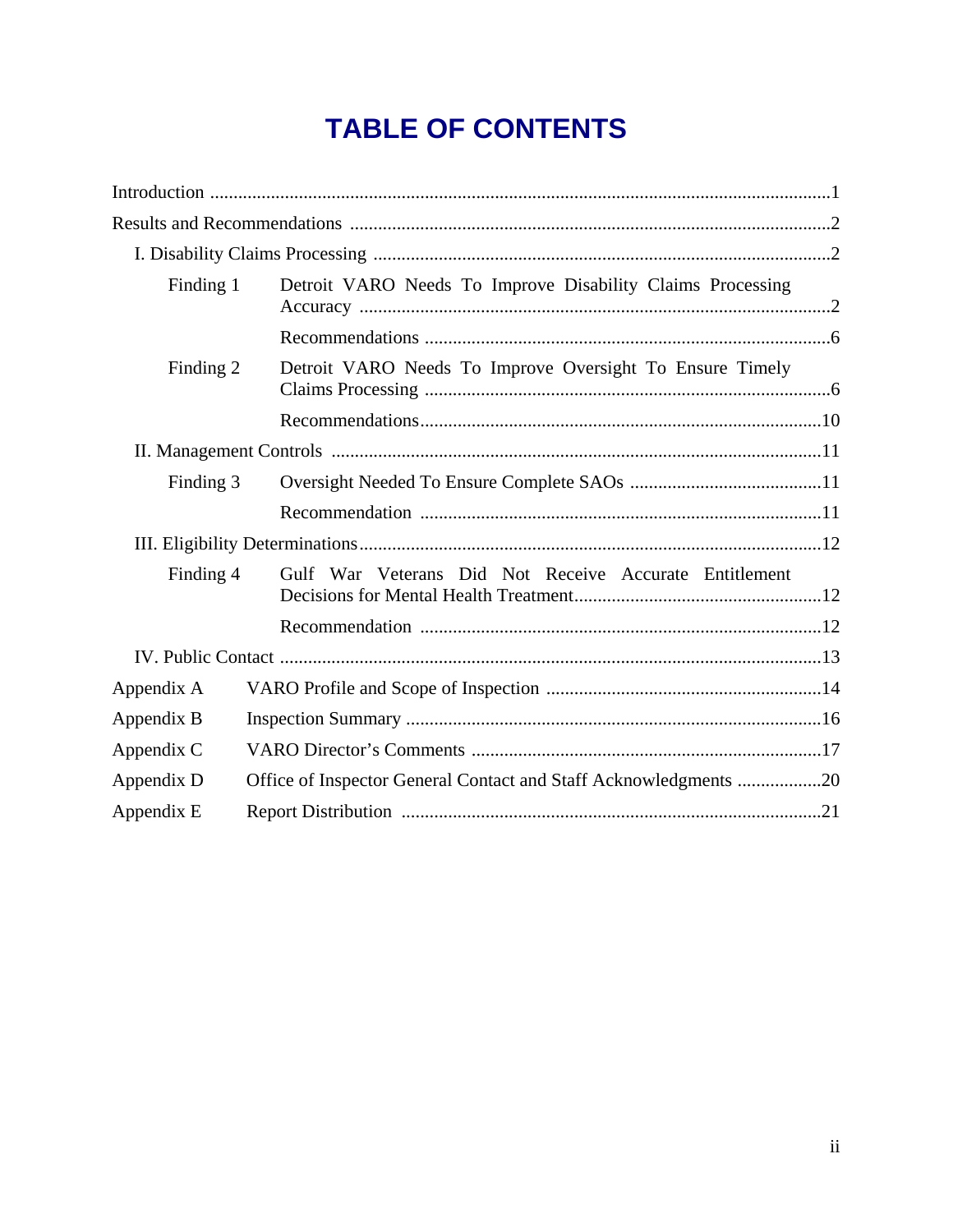## **INTRODUCTION**

*Objective* The Benefits Inspection Program is part of the Office of Inspector General's (OIG) efforts to ensure our Nation's veterans receive timely and accurate benefits and services. The Benefits Inspection Division contributes to improved management of benefits processing activities and veterans' services by conducting onsite inspections at VA Regional Offices (VAROs). These independent inspections provide recurring oversight focused on disability compensation claims processing and performance of Veterans Service Center (VSC) operations. The objectives of the inspections are to: Evaluate how well VAROs are accomplishing their mission of providing veterans with access to high-quality benefits and services.

- Determine whether management controls ensure compliance with VA regulations and policies; assist management in achieving program goals; and minimize the risk of fraud, waste, and other abuses.
- Identify and report systemic trends in VARO operations.

In addition to this oversight, inspections may examine issues or allegations referred by VA employees, members of Congress, or other stakeholders.

*Scope of Inspection* In August 2012, the OIG conducted an inspection of the Detroit VARO. The inspection focused on four protocol areas examining six operational activities. The four protocol areas were disability claims processing, management controls, eligibility determinations, and public contact.

> We reviewed 30 (6 percent) of 541 disability claims where VARO staff granted temporary 100 percent disability evaluations for at least 18 months, generally the longest period a temporary 100 percent disability evaluation may be assigned without review, according to Veterans Benefits Administration's (VBA) policy. We examined 30 (63 percent) of 48 disability claims related to traumatic brain injury (TBI) that VARO staff completed from January through March 2012. Also, we analyzed the 10 oldest completed claims available at the time of our inspection.

> Appendix A provides details on the VARO and the scope of our inspection. Appendix B provides criteria we used to evaluate each operational activity and a summary of our inspection results. Appendix C provides the VARO Director's comments on a draft of this report.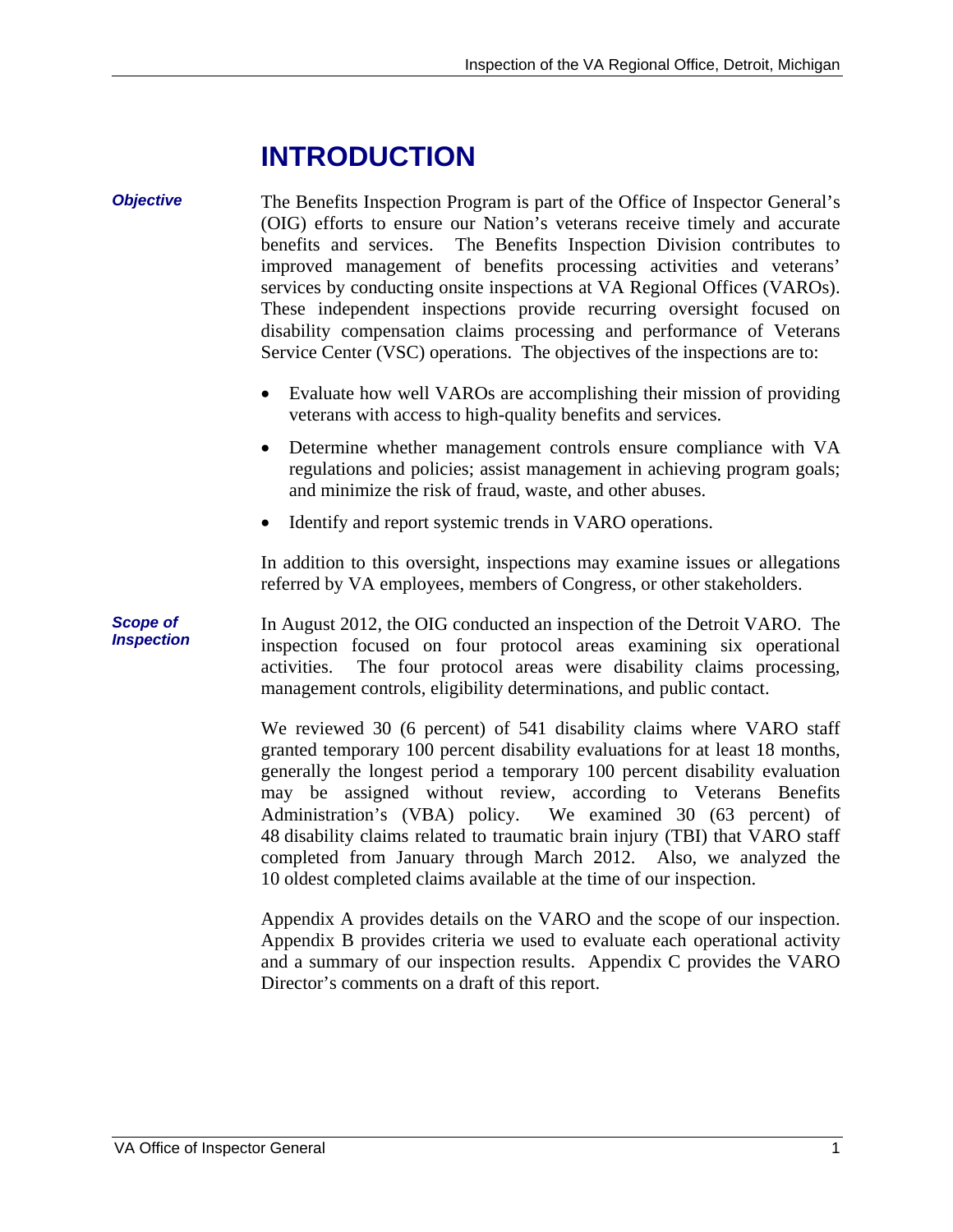## **RESULTS AND RECOMMENDATIONS**

#### **I. Disability Claims Processing**

*Claims Processing Accuracy and Timeliness* 

The OIG Benefits Inspection team focused on accuracy in processing temporary 100 percent disability evaluations and TBI disability claims. We also assessed timeliness in processing the oldest completed disability claims at the VARO. We evaluated these claims processing issues and assessed their impact on veterans' benefits.

#### **Finding 1 Detroit VARO Needs To Improve Disability Claims Processing Accuracy**

*Claims Processing Accuracy* 

The Detroit VARO did not always process temporary 100 percent disability evaluations and TBI cases accurately. VARO staff incorrectly processed 31 of the total 60 disability claims we sampled—staff overpaid a total of \$231,436 and underpaid a total of \$18,426. In total, we identified 6 improper payments.

We sampled claims related to specific conditions that we considered at higher risk of processing errors. As a result, the errors identified do not represent the universe of disability claims processed at this VARO. As reported by VBA's Systematic Technical Accuracy Review program as of June 2012, the overall accuracy of the VARO's compensation rating-related decisions was 77 percent—10 percentage points below VBA's target of 87 percent. The following table reflects the errors affecting, and those with the potential to affect, veterans' benefits processed at the Detroit VARO.

| <b>Detroit VARO Disability Claims Processing Accuracy</b>     |                 |                                                  |                                                                   |              |
|---------------------------------------------------------------|-----------------|--------------------------------------------------|-------------------------------------------------------------------|--------------|
|                                                               | <b>Reviewed</b> | <b>Claims Inaccurately Processed</b>             |                                                                   |              |
| <b>Type of Claim</b>                                          |                 | <b>Affecting</b><br>Veterans'<br><b>Benefits</b> | <b>Potential To</b><br><b>Affect Veterans'</b><br><b>Benefits</b> | <b>Total</b> |
| <b>Temporary 100 Percent</b><br><b>Disability Evaluations</b> | 30              | 5                                                | 13                                                                | 18           |
| <b>Traumatic Brain Injury</b><br><b>Claims</b>                | 30              |                                                  | 12                                                                | 13           |
| <b>Total</b>                                                  | 60              | 6                                                | 25                                                                | 31           |

*Source: VA OIG analysis of VBA's temporary 100 percent disability evaluations paid 18 months or longer and TBI disability claims completed in the second quarter FY 2012.*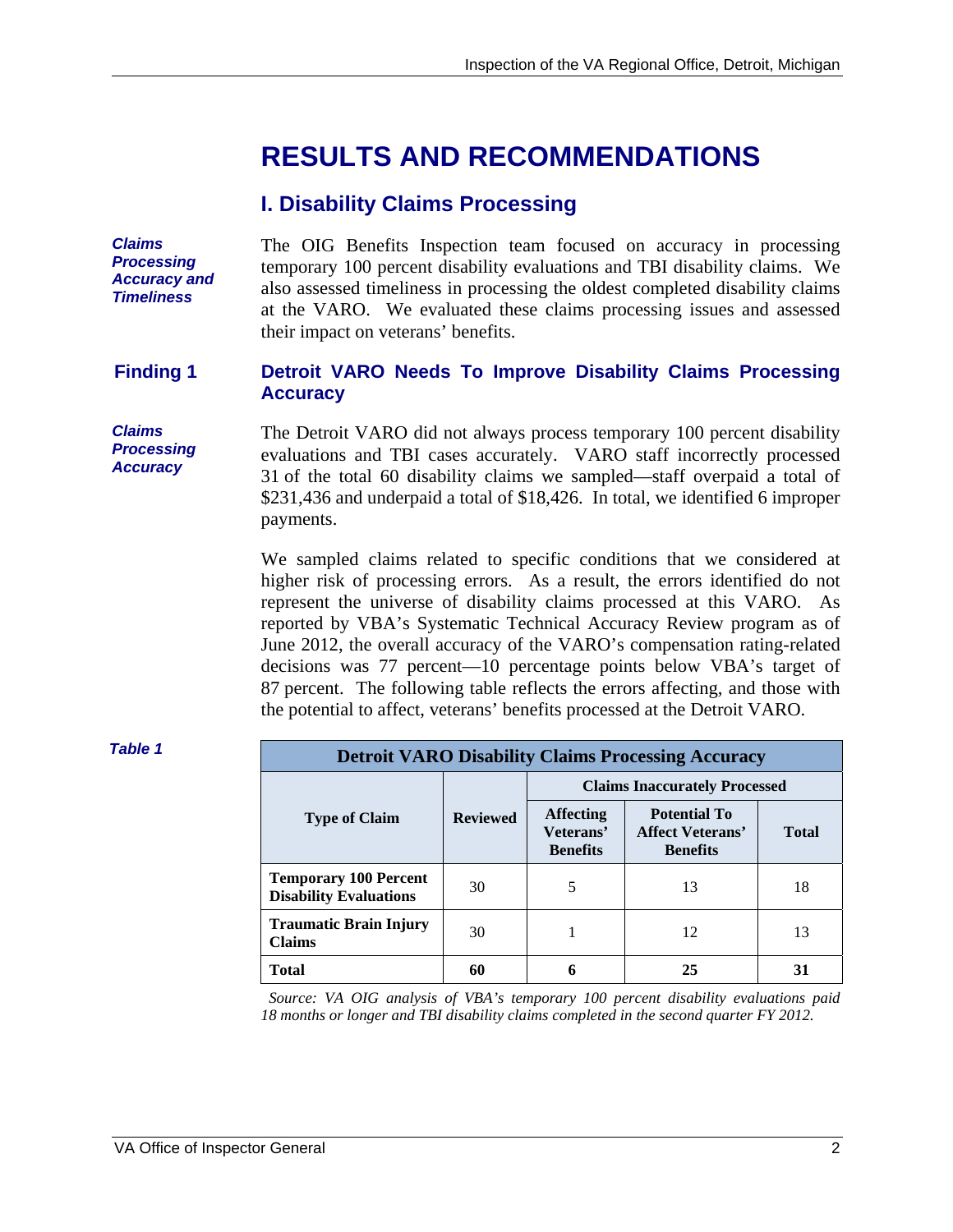VARO staff incorrectly processed 18 of 30 temporary 100 percent disability evaluations we reviewed. VBA policy requires a temporary 100 percent disability evaluation for a service-connected disability following a veteran's surgery or when specific treatment is required. At the end of a mandated period of convalescence or treatment, VARO staff must request a follow-up medical examination to help determine whether to continue the veteran's 100 percent disability evaluation.

For temporary 100 percent disability evaluations, including confirmed and continued evaluations where rating decisions do not change veterans' payment amounts, VSC staff must input suspense diaries in VBA's electronic system. A suspense diary is a processing command that establishes a date when VSC staff must schedule a reexamination. As a suspense diary matures, the electronic system generates a reminder notification to alert VSC staff to schedule the reexamination.

In 7 of the total 18 processing errors, VSC staff did not input suspense diaries or take appropriate action on reminder notifications to reexamine veterans for temporary 100 percent evaluations. These errors resulted from a lack of training on entering diaries in the electronic record and controlling future examinations. VSC officials reported they had not conducted training on entering diaries and controlling future examinations. The reasons for the remaining 11 errors varied, and we did not identify a common trend or pattern related to processing temporary 100 percent disability evaluations.

Without effective management of temporary 100 percent disability ratings, VBA is at increased risk of paying excessive and unnecessary financial benefits. Available medical evidence showed that 5 of the 18 processing errors affected veterans' benefits. These errors involved monthly payments for five veterans. Details on the processing procedure errors follow.

- A Rating Veterans Service Representative (RVSR) correctly assigned an evaluation of 100 percent for a veteran's kidney condition based on the need for hemodialysis; however, the RVSR did not annotate the need for a future examination as required. VA medical treatment records showed improvement in the veteran's condition following a kidney transplant, warranting a reduction in benefits as of October 1, 2001. As a result, VBA did not pay accurate monthly benefits to this veteran.
- In separate decisions, RVSRs did not grant a veteran entitlement to additional special monthly benefits based on evaluations of multiple disabilities and loss of use of a creative organ as required by VBA policy. As a result, VBA did not pay accurate monthly benefits to this veteran.

*Temporary 100 Percent Disability Evaluations*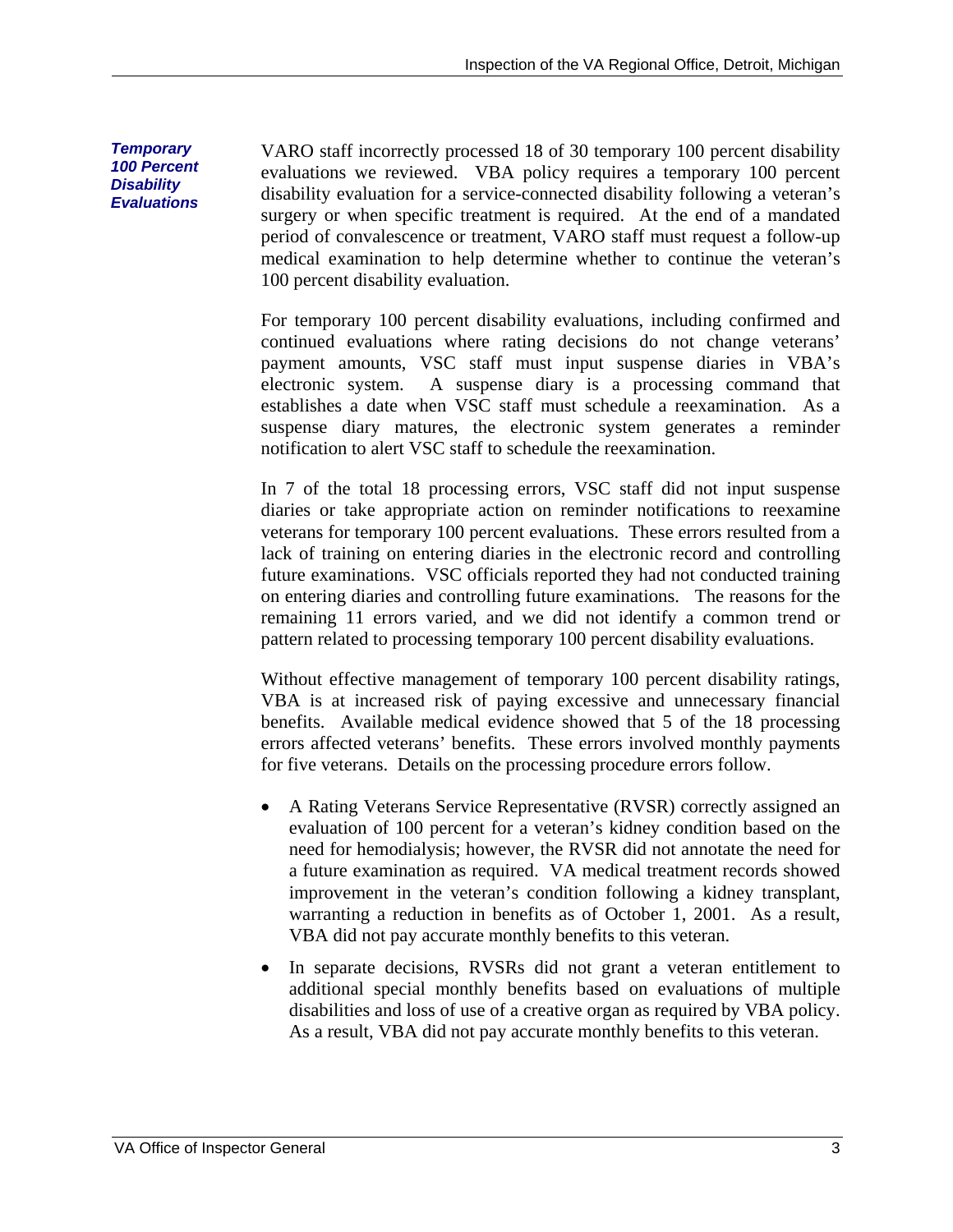The remaining 13 errors in processing temporary 100 percent disability evaluations had the potential to affect veterans' benefits. Generally, these errors involved VSC staff not:

- Inputting suspense diaries as required
- Scheduling routine medical examinations as required, and,
- Considering entitlements to the additional benefit of Dependents' Education Assistance as required

In 4 of the 13 cases with the potential to affect veteran's benefits, medical reexaminations were required. An average of 2 years and 6 months elapsed from the time staff should have scheduled these medical examinations until the date of our inspection. The delays ranged from 5 months to 3 years and 9 months.

*Follow Up To Prior VA OIG Inspection*  In our previous report, *Inspection of the VA Regional Office, Detroit, Michigan* (Report No. 10-02079-226, August 19, 2010), we indicated errors in processing temporary 100 percent evaluations generally occurred because VSC staff did not properly record dates for future medical reexaminations in the electronic system as required. The Director of the Detroit VARO concurred with our recommendation to conduct a review of all temporary 100 percent evaluations under the regional office's jurisdiction to determine if reevaluations were required and take appropriate action. OIG closed this recommendation in January 2011 after VARO officials stated that a review had been conducted, and rating decisions or final actions were completed on all temporary 100 percent claims.

> The Director of the Detroit VARO also concurred with our recommendation to develop and implement a plan to monitor compliance with the VARO's new policy on confirmed and continued decisions to ensure accurate processing of temporary 100 percent evaluations. OIG closed this recommendation in January 2011 after VARO officials stated VSC employees received training on inputting future diaries, system updates, and processing confirmed and continued decisions. In addition, VARO officials stated VSC management and staff would conduct additional levels of review of pending diaries beginning January 2011. However, there was turnover of VARO management following the prior OIG inspection, and current VSC managers stated they were not aware of this response to the OIG. Therefore, they did not implement this local policy for performing additional levels of review of pending diaries.

*Actions Taken In Response To Prior Audit Report* 

We assessed whether VARO management accurately reported actions taken on temporary 100 percent disability claims identified by VBA. In response to a recommendation in our national report, *Audit of 100 Percent Disability Evaluations* (Report No. 09-03359-71, January 24, 2011), the Acting Under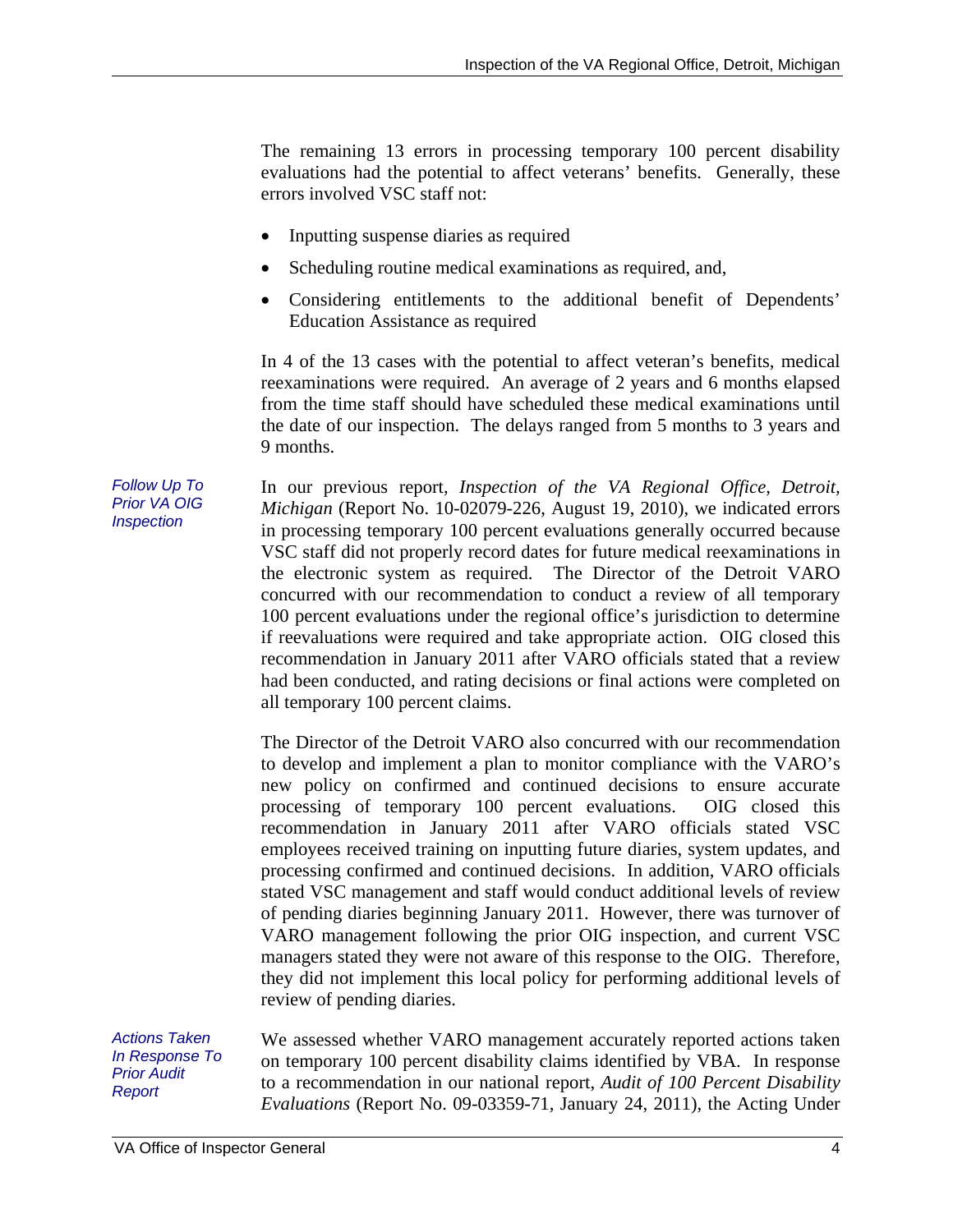Secretary for Benefits agreed to review all temporary 100 percent disability evaluations and ensure each evaluation had a future examination date entered in the electronic record. Our report stated, "If VBA does not take timely corrective action, they will overpay veterans a projected \$1.1 billion over the next 5 years." The then Acting Under Secretary for Benefits stated in response to our audit report that the target completion date for the national review would be September 30, 2011.

However, VBA did not provide each VARO with a list of temporary 100 percent disability evaluations for review until September 2011. VBA subsequently extended the national review deadline to December 31, 2011, and then again to June 30, 2012. VBA was working to complete this national review requirement and extended the national review deadline again to December 31, 2012. We are concerned about the lack of urgency in completing this review, which is critical to minimize the financial risks of making inaccurate benefits payments.

We determined VARO staff accurately reported actions taken on all 43 cases on its list of temporary 100 percent disability evaluations for review. Therefore, we made no recommendation for improvement in this area.

*TBI Claims*  The Department of Defense and VBA commonly define a TBI as a traumatically induced structural injury or a physiological disruption of brain function caused by an external force. The major residual disabilities of TBI fall into three main categories—physical, cognitive, and behavioral. VBA policy requires staff to evaluate these residual disabilities.

> VARO staff incorrectly processed 13 of 30 TBI claims—one of these processing errors affected a veteran's benefits. In this case, an RVSR did not establish a separate evaluation for TBI-related migraine headaches as required. As a result, VA underpaid the veteran \$1,911 over a period of 7 months. Management agreed with our finding and began to correct the errors identified.

> The remaining 12 processing errors had the potential to affect veterans' benefits. Generally, these errors involved VSC staff not:

- Returning inadequate VA medical examinations as required. Neither VARO staff nor we can ascertain all of the residual disabilities of TBI without an adequate or complete medical examination
- Properly granting or denying service connection for TBI

Interviews with management and staff revealed RVSRs and Decision Review Officers inappropriately used their own interpretations to decide TBI claims because they felt they had the authority to resolve ambiguities in VA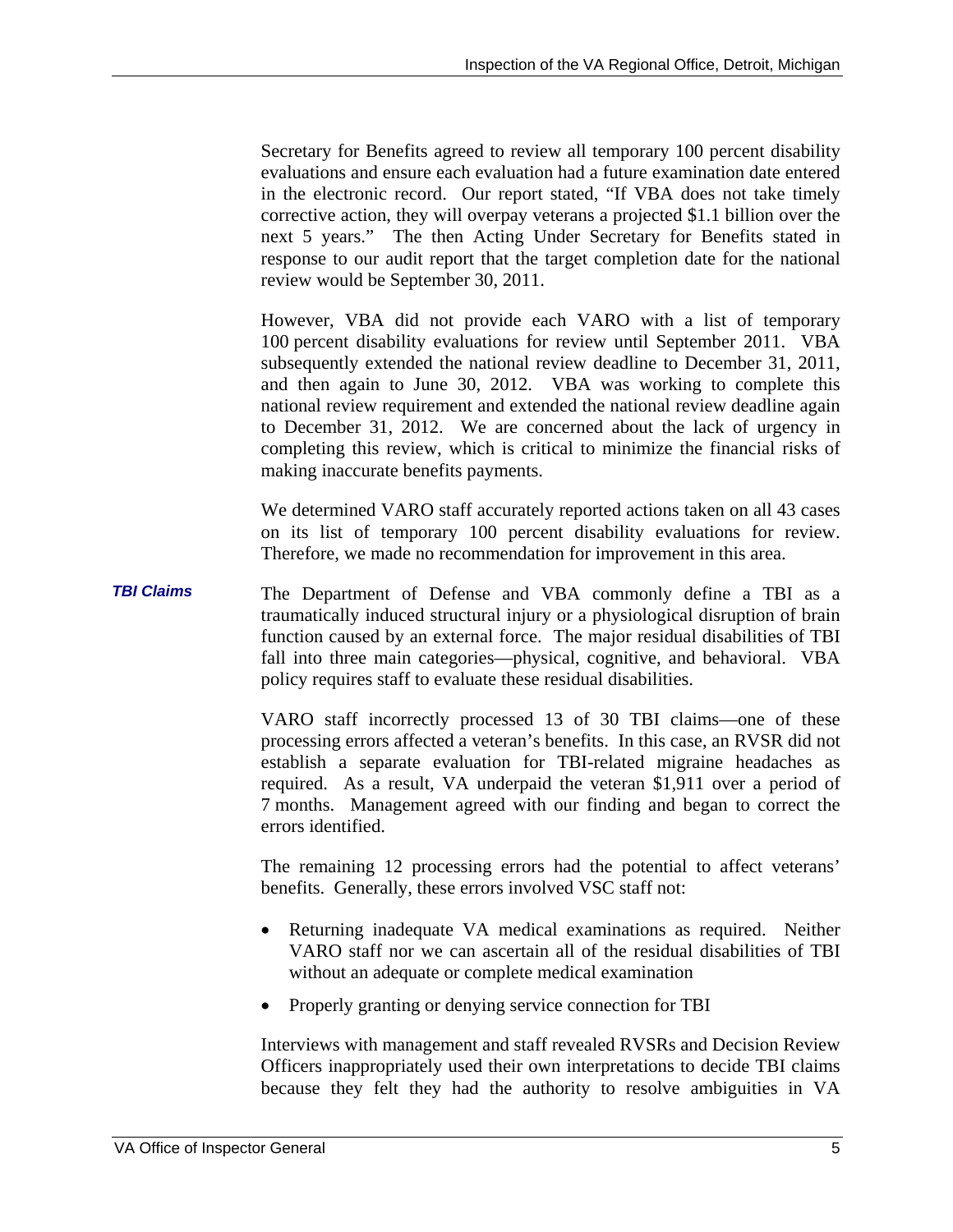examination reports. As a result, veterans may not always receive correct benefit decisions.

*Follow Up To VA OIG Inspection*  In our previous report, *Inspection of the VA Regional Office, Detroit, Michigan* (Report No. 10-02079-226, August 19, 2010), we identified 5 of 30 TBI processing errors attributed to lack of training. Two of the five errors were due to staff using inadequate VA medical examinations. Staff received training subsequent to our inspection and we could not assess the effectiveness of that training. Our current review shows staff continue to use inadequate VA medical examinations when making their decisions.

#### **Recommendations**

- 1. We recommend the Detroit VA Regional Office Director provide training and implement controls to ensure staff follow current Veterans Benefits Administration policy on scheduling medical reexaminations for temporary 100 percent evaluations.
- 2. We recommend the Detroit VA Regional Office Director develop and implement a plan to ensure staff return insufficient medical examination reports to health care facilities to obtain the required evidence needed to support traumatic brain injury claims rating decisions.
- *Management Comments*  The VARO Director concurred with our recommendations. The Veterans Service Center provided updated training to both Veterans Service Representatives and RVSRs on scheduling medical examinations for temporary 100 percent disability evaluations. The training for VSRs was completed on September 19, 2012, and the training for RVSRs was completed on August 29, 2012. To ensure timely and consistent action, the VSC consolidated the responsibility for reviewing actions on systemgenerated work items under one Assistant Coach. The VSC also consolidated processing of TBI claims to a Special Operations Processing Lane within the VSC. TBI training was conducted for VSRs on August 22, 2012, and for RVSRs on December 5, 2012.
- *OIG Response*  The Director's comments and actions are responsive to the recommendations.

*Claims Processing Timeliness*  The OIG Benefits Inspection team focused on delays in processing the oldest completed disability claims at the VARO. We evaluated these claims processing delays and their impact on veterans' benefits.

#### **Finding 2 Detroit VARO Needs To Improve Oversight To Ensure Timely Claims Processing**

VBA policy requires VAROs to develop local processing timeliness goals within the Workload Management Plan (WMP) to meet VA's strategic target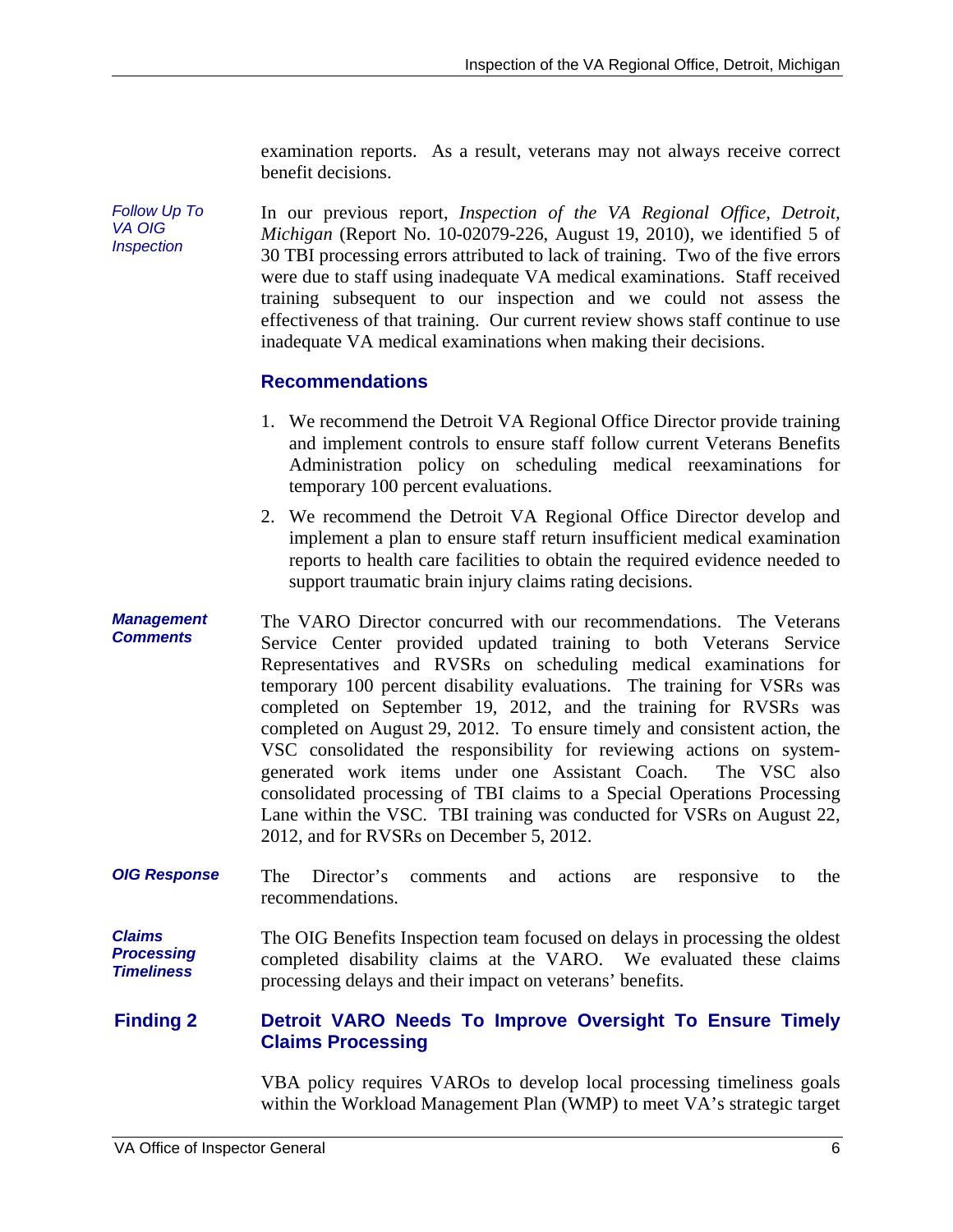of completing all claims within 125 days. Workload management is a coordinated system used to control how claims and other work move through VBA's adjudicative process.

The WMP should provide for timely review throughout claims processing, and prevent inefficient processing practices and delays. VBA has identified national average cycle times to measure performance at each phase of the claims process. Table 2 outlines the claims processing phases and associated performance measures.

| <b>Table 2</b> | <b>VBA's Claims Processing Phases and National Performance Measures</b> |                                                                                             |                    |  |
|----------------|-------------------------------------------------------------------------|---------------------------------------------------------------------------------------------|--------------------|--|
|                | <b>Phases</b>                                                           | <b>Definitions</b>                                                                          | <b>Cycle Times</b> |  |
|                | Control Time                                                            | Time from date of claim receipt at the VARO<br>until establishment in the electronic record | 7 days             |  |
|                | <b>Waiting To Develop</b><br>for Evidence                               | Time from the date a claim is established until<br>staff initiate requests for evidence     | 20 days            |  |
|                | <b>Waiting for Receipt</b><br>of Evidence                               | Time from initial requests for evidence until the.<br>claim is ready for a decision         | 83 days            |  |
|                | <b>Waiting for Claims</b><br>Decision                                   | Time from when a claim is ready for a decision<br>until a decision is complete              | 15 days            |  |
|                | Waiting for Award                                                       | Time from when a decision is complete until the<br>award for payment is generated           | 5 days             |  |
|                | Waiting for Award<br>Authorization                                      | Time from when an award for payment is<br>generated until the award payment is authorized   | 2 days             |  |

*Source: VBA's Office of Performance Analysis and Integrity as of August 2012*.

VBA policy states higher-level management is responsible for reviewing cases pending longer than 6 months. In addition, VBA policy requires that VSC management conduct monthly reviews of all claims pending more than 1 year. If it is not feasible to personally review the claims, as an alternative, managers must review monthly reports prepared by designated staff.

We reviewed the 10 oldest disability claims completed from January through March 2012, available at the time of our inspection. According to the electronic record, VBA staff took 830 to 2,080 days to complete these claims, with an average of 1,097 days. We reviewed these cases to identify opportunities for the Detroit VARO to improve its local claims processing timeliness.

Three of the 10 oldest completed claims showed VSC staff used incorrect claim dates, causing the claims to appear older than their actual processing times. In one case, staff processed a claim in 486 days. However, because staff incorrectly entered an earlier claim date in the electronic record, the VARO mistakenly recorded the claim as taking 886 days to complete. As a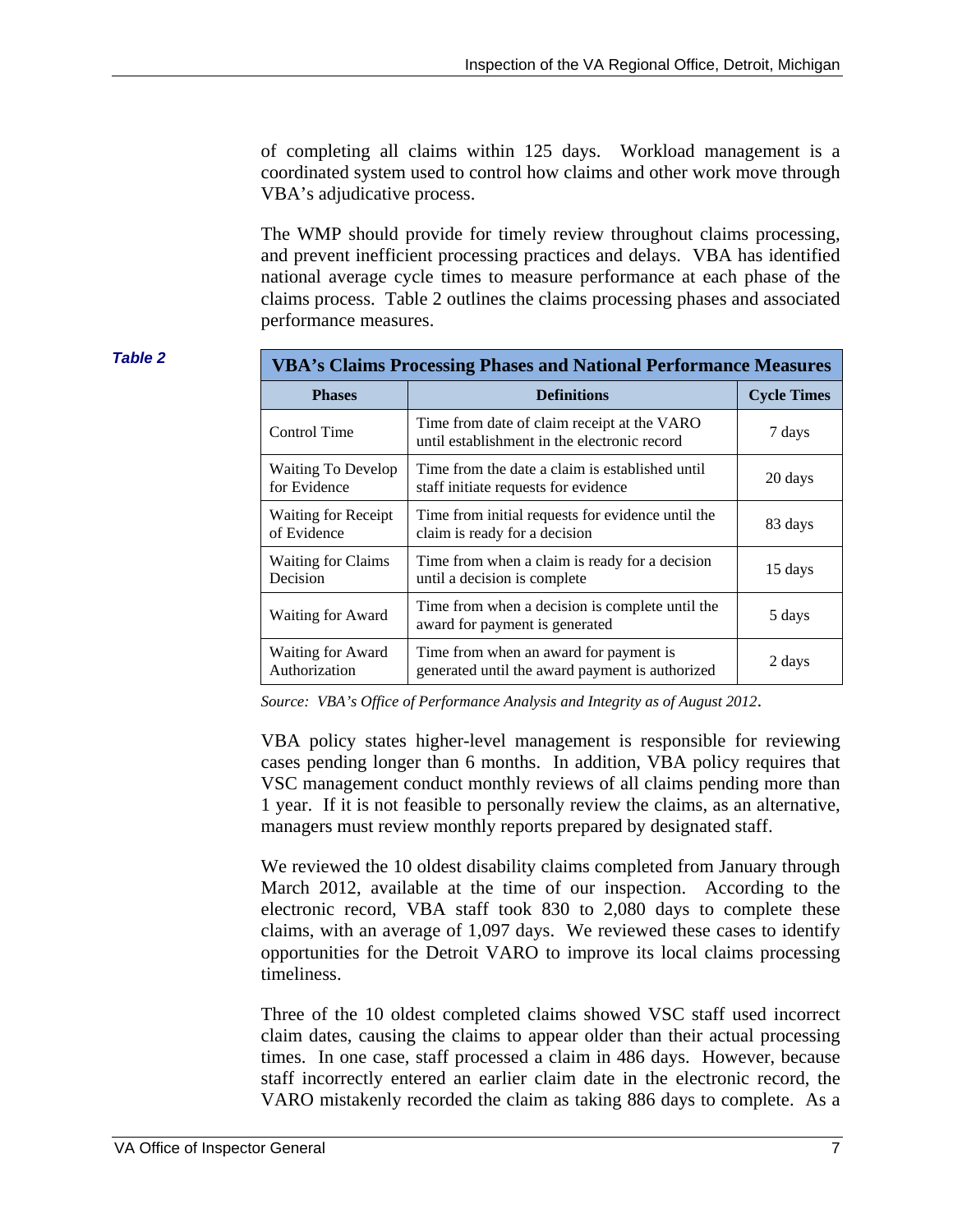result, the VARO inaccurately measured actual claims processing timeliness. Even with the inaccurate dates, we still identified some significant claims processing delays. VSC management indicated staff lacked understanding of the proper procedures to establish dates of claim and would therefore receive training to address this issue.

VARO management lacked adequate controls to minimize avoidable delays in claims processing timeliness. As of June 2012, 11,068 (61 percent) of Detroit's 18,023 pending claims were over 125 days old. Our review of the VARO's 10 oldest completed cases showed significant delays in four phases of claims processing: control time, waiting to develop for evidence, waiting for receipt of evidence, and waiting for claims decision. These 10 claims took an average of 381 days to establish control, an average of 30 days to initiate development to obtain evidence, an average of 282 days to receive evidence, and an average of 39 days for a decision.

Generally, Detroit VARO delays in claims processing were due to inadequate management oversight and non-compliance with VBA policy. The following are examples of some of the more egregious delays caused by the Detroit VARO.

- national target for average control time is 7 days. This claim took • On October 25, 2007, the VARO received a veteran's disability claim. However, the VSC staff did not take immediate action to address two new disabilities claimed on the VA form. In May 2008, the VARO temporarily transferred the veteran's claims folder to Washington, DC, where the claim remained undetected for approximately 3 years and 3 months until VA staff discovered and returned it to the VARO in September 2011. Nonetheless, VSC staff did not take action to establish control of the claim until December 1, 2011, or 1,498 days later. The 1,546 days to complete.
- On November 16, 2010, VA received a disability claim while another related claim for the veteran was pending. On December 15, 2010, VSC staff sent a letter to the veteran that failed to include two claimed disabilities as required. In May 2011, the Detroit VARO transferred the veteran's claims folder to another VARO, where it remained for approximately 3 months until it was returned in July 2011. VSC staff did not initiate development for this additional claim until August 10, 2011, 267 days later. The national target for average days waiting to develop evidence is 20 days. The veteran filed five separate claims that took a total of 837 days to complete.
- In December 2010, a veteran missed attending a scheduled VA medical examination, which was required to establish service connection for a claimed mental condition. On June 13, 2011, VSC staff received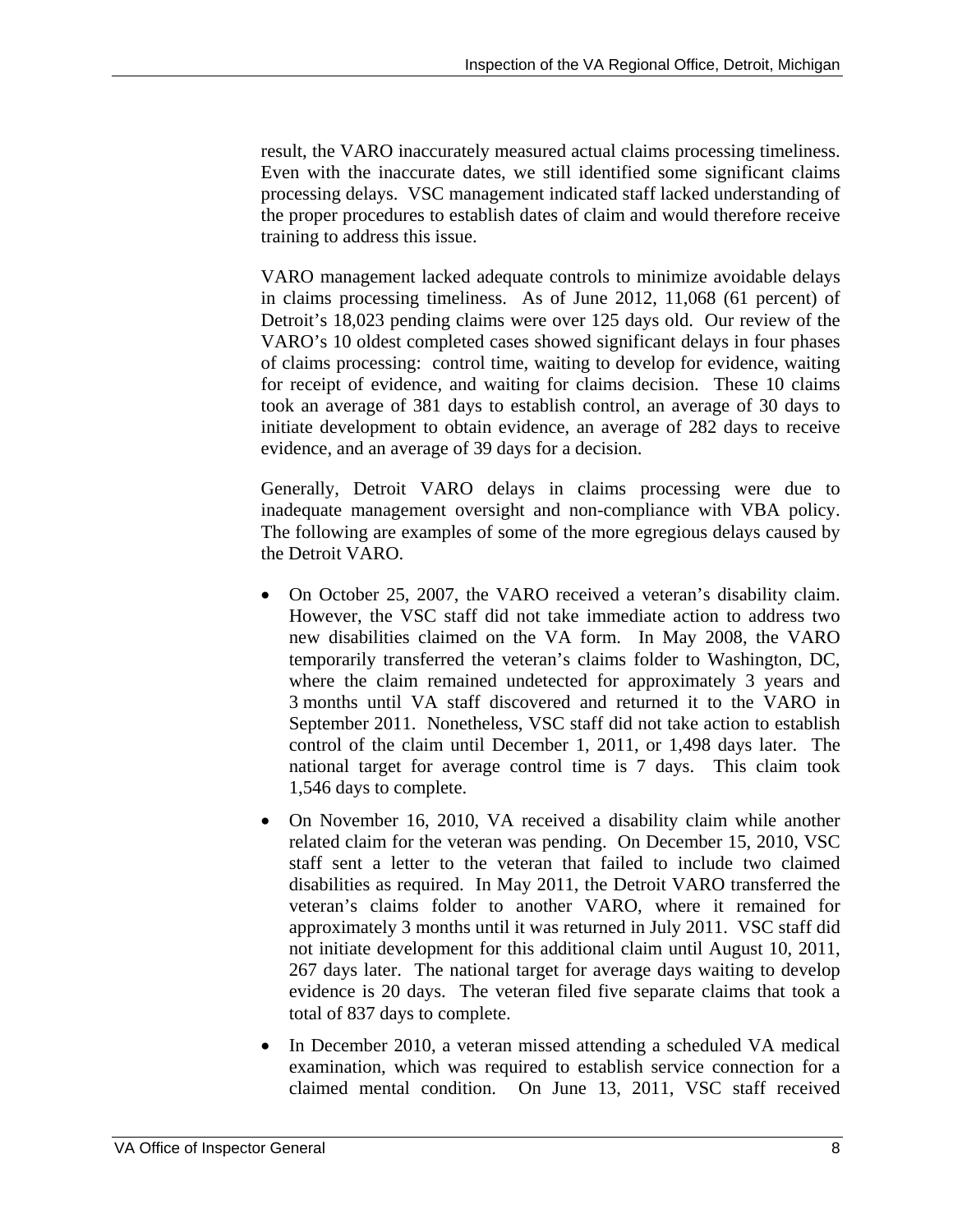evidence prompting a VA examination. However, staff did not order the examination until November 26, 2011, or 166 days later. The national target for average days awaiting receipt of evidence is 83 days. This claim took 486 days to complete.

 On March 10, 2011, VSC staff updated a claim as ready for decision in the electronic record. However, review of the Control of Veterans Records System (COVERS) indicated that VSC staff had misplaced the claims folder, causing a significant delay in claims processing. Staff did not complete a decision on this claim until January 31, 2012, or 327 days later. The national target for average days awaiting a claims decision is 15 days. This claim took 908 days to complete.

We also identified significant delays in claims processing that were outside Detroit VARO's control. VA OIG *Audit of Compensation Program Claims Brokering* (Report No. 09-03154-271, September 27, 2011), reported that a major challenge to VBA has been the processing of an increased number of veterans' compensation benefit claims. To address this challenge, VBA began forwarding claims from certain VAROs to 1 of 13 Day One Brokering Centers, or other VAROs, to better align workloads with staffing resources and help the staff meet their processing timeliness targets. Three of the 10 cases we reviewed were brokered during the claims processing period for various reasons. The following are examples of delays.

• In December 2010, VSC staff brokered a claim to another VARO in order to obtain a decision document. That VARO returned the claims folder to Detroit in January 2011 for additional development. Detroit staff brokered the claim a second time to the same VARO in March 2011. That VARO returned the claims folder to Detroit in June 2011 for additional development and the Detroit VARO took action to complete the claim. The total brokering time was approximately 136 days. Overall, this claim took 549 days to complete.

The following are examples of significant delays in claims processing that were outside of the Detroit VARO's control.

- On August 31, 2009, another VARO received a veteran's disability claim, but did not place the claim under control until January 23, 2012, 875 days later. The VARO transferred the claim to Detroit on January 24, 2012. Upon receipt of the claims folder, the Detroit VARO completed the claim in 19 days. Overall, this claim took 905 days to complete.
- On September 14, 2011, VSC staff requested a medical opinion from a VA Medical Center. The VA Medical Center mistakenly cancelled the request on October 7, 2011, and the VARO submitted a second request on November 29, 2011. The VA Medical Center's improper cancellation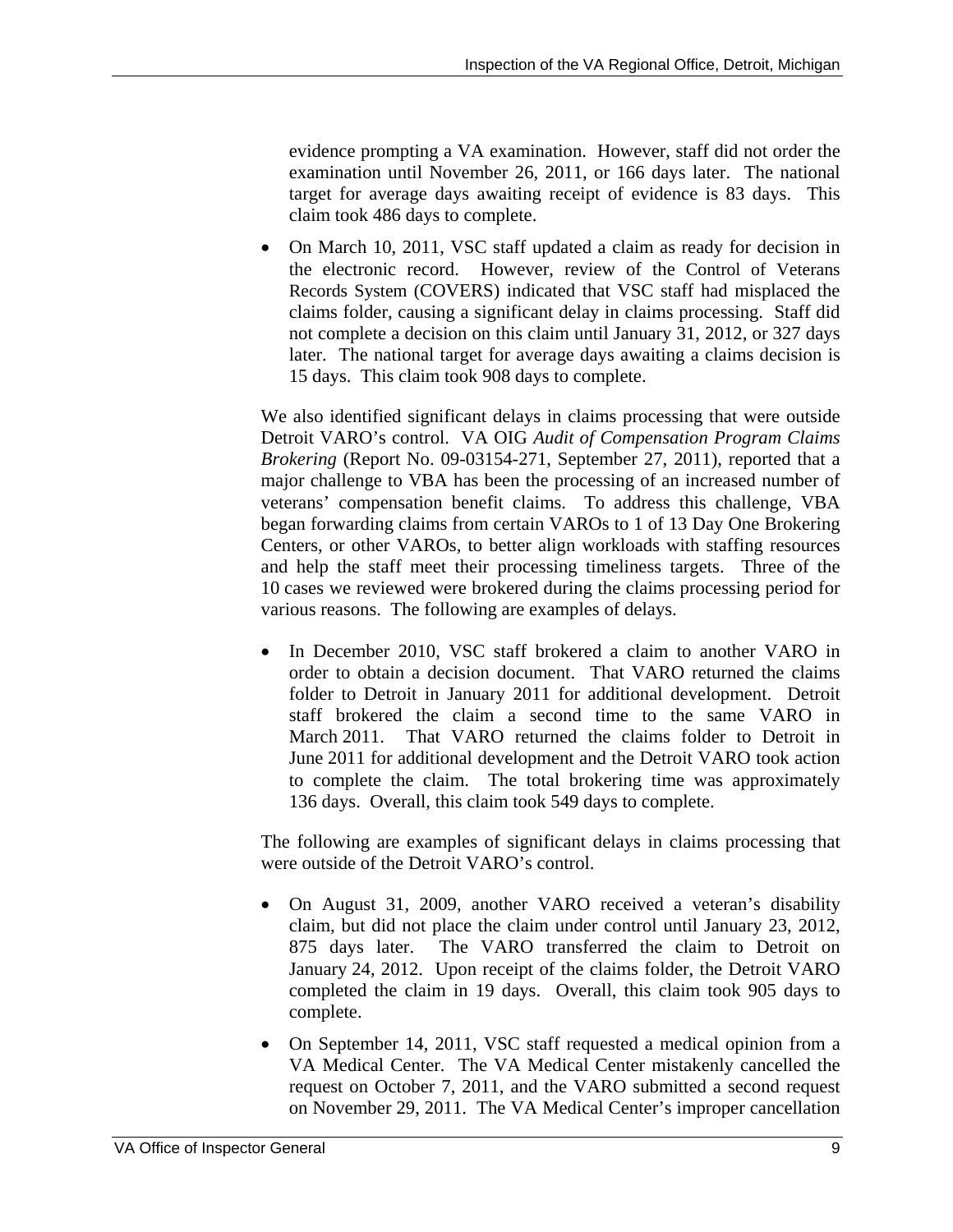of the VARO's initial request for a medical opinion added 68 days to the claim. Overall, this claim took 587 days to complete.

Although VBA policy stipulates that supervisors and managers review claims pending longer than 6 months and a member of division management personally review cases pending for more than a year, the Detroit VARO WMP does not require these reviews. Contrary to this policy, VARO management reported that old claims processing should not be part of the WMP because supervisors are closest to the work and know best how to direct workloads within their teams. Effective and timely review of these claims could have prevented unnecessary processing delays.

#### **Recommendations**

- 3. We recommend the Detroit VA Regional Office Director develop and implement a plan to ensure Veterans Service Center staff follow Veterans Benefits Administration policy on proper establishment of dates of claim.
- 4. We recommend the Detroit VA Regional Office Director amend the local Workload Management Plan to include specific requirements for management oversight and review to improve claims processing timeliness.
- *Management Comments*  The VARO Director concurred with our recommendations. The VSC will continue to review date of claim accuracy during monthly local quality reviews, as well as during monthly Quality Review Team progress reviews for the Regional Office. The Intake Processing Team Supervisor also conducts random quality reviews of claims established by Claims Assistants throughout the month. Any deficiencies found will continue to be addressed in local training sessions. Intake Processing Center Team Supervisors will continue to conduct random quality reviews of established claims.

The Detroit VSC transitioned to the new VBA Organizational Model in November 2012. The VSC Leadership team is developing a new Workload Management Plan based on the model and recommendations from the OIG. Further, the VSC Management Team reviews the oldest claims in the workload on a regular basis. The VSC Management team regularly reviews the Veterans Operation Report lists of claims over 125 and 365 days old to ensure they receive proper attention from first line supervisors.

*OIG Response*  The Director's comments and actions are responsive to the recommendations.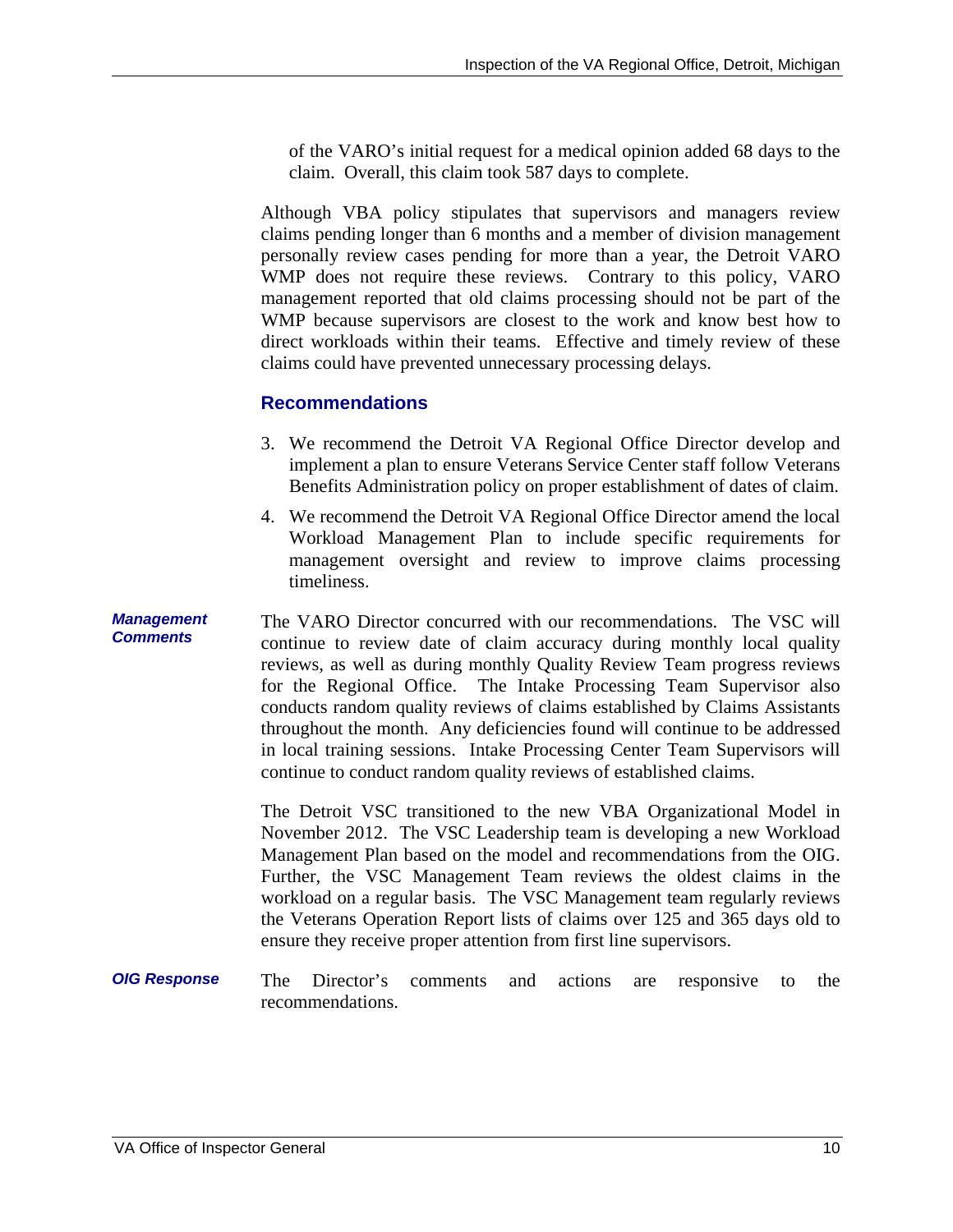#### **II. Management Controls**

*Systematic Analysis of Operations*  We assessed whether VARO management had adequate controls in place to ensure complete and timely submission of Systematic Analyses of Operations (SAOs). We also considered whether VSC staff used adequate

data to support the analyses and recommendations identified within each SAO. An SAO is a formal analysis of an organizational element or operational function. SAOs provide an organized means of reviewing VSC operations to identify existing or potential problems and to propose corrective actions. VARO management must publish annual SAO schedules designating the staff required to complete the SAOs by specific dates. The VSC Manager is responsible for ongoing analysis of VSC operations, including completing 11 SAOs annually.

#### **Finding 3 Oversight Needed To Ensure Complete SAOs**

Ten of 11 SAOs were incomplete (missing required elements). Seven of the 10 did not contain adequate data analysis. VARO management did not provide adequate oversight to ensure VSC staff completed the SAOs in accordance with VBA policy and did not have an effective mechanism in place to ensure SAOs were complete. As a result, VARO management may not have adequately identified existing and potential problems for corrective action to improve VSC operations.

 on what to include in their analyses. Current management staff stated prior Management did not ensure SAOs were complete, as required. Managers responsible for completing SAOs stated they were not provided instructions management vacancies resulted in lack of guidance and expectations regarding SAOs.

To illustrate, one SAO regarding Quality of Compensation, Pension, and Ancillary Actions did not address all required areas for review. This SAO identified errors involving effective dates of claims, but did not provide a recommendation. We identified instances of incorrect effective dates during our review of temporary 100 percent disability evaluations and TBI claims. If VARO managers had provided a recommendation in the SAO, they may have implemented measures to ensure correct effective dates.

#### **Recommendation**

5. We recommend the Detroit VA Regional Office Director develop and implement a plan to ensure staff address all required elements of Systematic Analyses of Operations.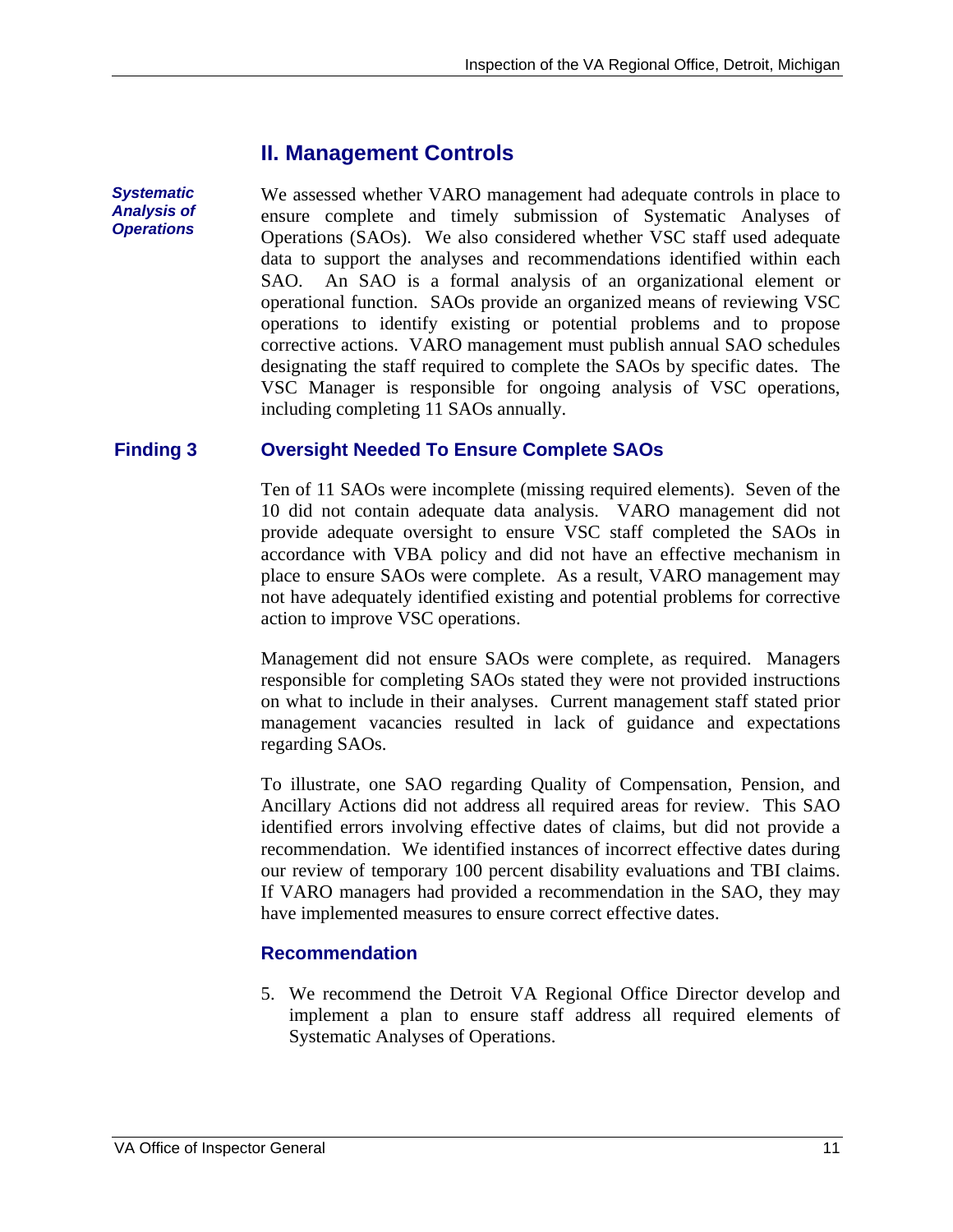- *Management Comments*  The VARO Director concurred with our recommendation. The VSC Manager conducted SAO training on December 4, 2012, for VSC management staff. The VSC will also provide a quarterly update to the Director's Office showing recommendations and status toward completing  $SAOs$ .
- *OIG Response*  The Director's comments and actions are responsive to the recommendation.

#### **III. Eligibility Determinations**

they develop within 2 years of the date of separation from military service. *Entitlement to Medical Treatment for Mental Disorders*  Gulf War veterans are eligible for medical treatment for any mental disorder According to VBA, whenever an RVSR denies a Gulf War veteran service. connection for any mental disorder, the RVSR must consider whether the veteran is entitled to receive mental health treatment.

> In February 2011, VBA updated its Rating Board Automation 2000, a computer application designed to assist RVSRs in preparing disability ratings. The application provides a pop-up notification, known as a tip master, to remind staff to consider Gulf War veterans' entitlement to mental health care treatment when denying service connection for a mental disorder.

#### **Finding 4 Gulf War Veterans Did Not Receive Accurate Entitlement Decisions for Mental Health Treatment**

VARO staff did not properly address whether 8 of 11 Gulf War veterans were entitled to receive treatment for mental disorders. These inaccuracies occurred because VSC staff lacked understanding of VBA policy and overlooked reminder notifications to consider entitlement to mental health treatment. As a result, these eight veterans may be unaware of their possible entitlement to treatment for mental disorders and may not get the care they need.

VSC staff confirmed they did not always follow VBA policy to consider entitlement to mental health treatment when denying Gulf War veterans service connection for mental disorders. In July 2012, staff conducted training on mental health treatment for Gulf War veterans. VSC staff stated that despite this recent training, they still did not have a clear understanding of VBA policy and it was easy to bypass the reminder notifications.

#### **Recommendation**

6. We recommend the Detroit VA Regional Office Director develop and implement a plan to monitor the effectiveness of training to ensure staff follow current Veterans Benefits Administration policy regarding Gulf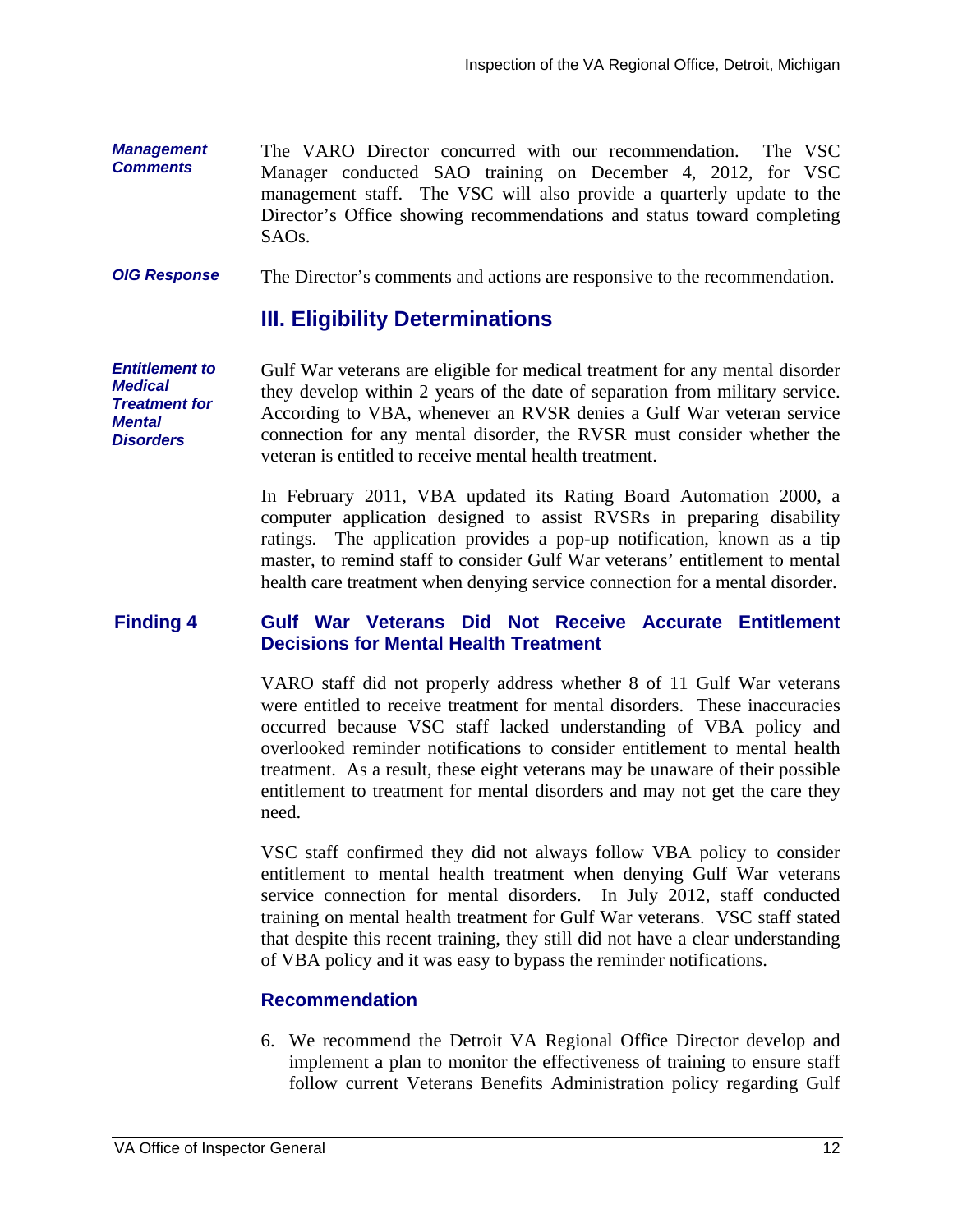War veterans' entitlement to mental health treatment when denying service connection for mental disorders.

*Management Comments*  The VARO Director concurred with our recommendation. In July 2012, RVSRs received training on the proper procedures related to processing entitlement decisions for Gulf War veterans. In addition, an email was sent to employees reinforcing this policy. Decisions regarding entitlement to mental health treatment for Gulf War veterans' are routinely reviewed for accuracy at both the local and National levels as part of a random review process. Errors found are shared with supervisors and individual employees on a monthly basis.

*OIG Response*  The Director's comments and actions are responsive to the recommendation.

#### **IV. Public Contact**

*Outreach to Homeless Veterans* 

In November 2009, VA developed a 5-year plan to end homelessness among veterans by assisting every eligible homeless veteran willing to accept service. VBA generally defines "homeless" as lacking a fixed, regular, and adequate nighttime residence.

Congress mandated that at least one full-time employee oversee and coordinate homeless veterans programs at each of the 20 VAROs that VA determined to have the largest veteran populations. VBA guidance, last updated in September 2002, directed that coordinators at the remaining 37 VAROs be familiar with requirements for improving the effectiveness of VARO outreach to homeless veterans. These requirements include developing and updating a directory of local homeless shelters and service providers. Additionally, the coordinators should attend regular meetings with local homeless service providers, community governments, and advocacy groups to provide information on VA benefits and services.

The Detroit VARO has a full-time Homeless Veterans Outreach Coordinator. Our review confirmed that the coordinator was familiar with requirements for improving the effectiveness of VARO outreach to homeless veterans. The coordinator had collaborative partnerships with local homeless outreach facilities to provide information on VA benefits and services. We made no recommendation for improvement in this area. However, VBA needs a measurement to assess the effectiveness of its homeless veterans outreach efforts.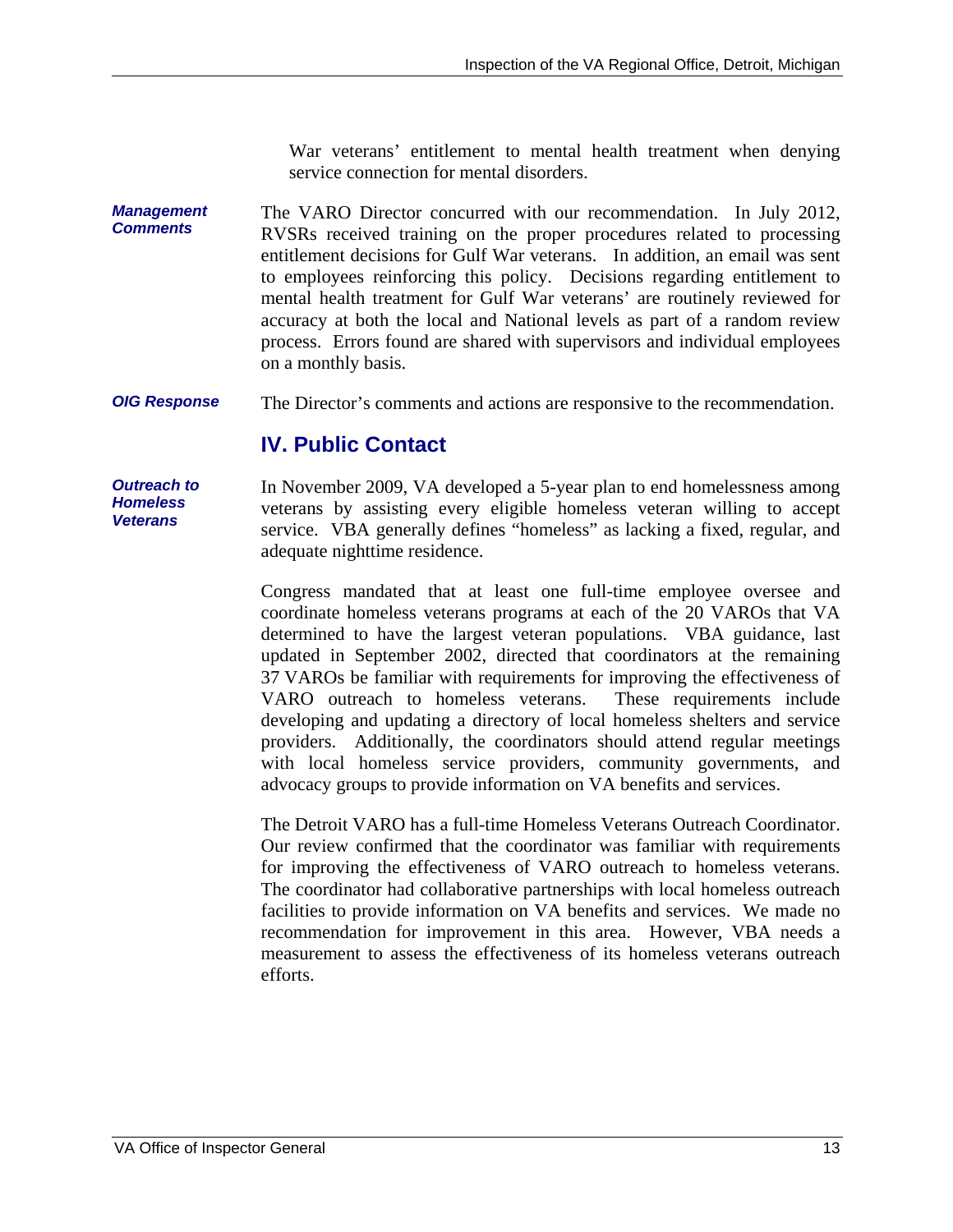#### **Appendix A VARO Profile and Scope of Inspection**

- **Organization** The Detroit VARO administers a variety of services and benefits, including compensation benefits; vocational rehabilitation and employment assistance; specially adapted housing grants; benefits counseling; and outreach to homeless, elderly, minority, and women veterans.
- *Resources* As of June 2012, the Detroit VARO had a staffing level of 227 full-time employees. Of this total, the VSC had 173 employees (76 percent) assigned.
- **Workload** As of June 2012, the VARO reported 18,023 pending compensation claims. The average time to complete claims was 319 days—89 days longer than the national target of 230. However, the number of claims pending greater than 125 days was 11,068, comprising 61 percent of the Detroit VARO's pending workload.
- **Scope** We reviewed selected management, claims processing, and administrative activities to evaluate compliance with VBA policies regarding benefits delivery and nonmedical services provided to veterans and other beneficiaries. We interviewed managers and employees and reviewed veterans' claims folders.

Our review included 30 (6 percent) of 541 temporary 100 percent disability evaluations selected from VBA's Corporate Database. These claims represented all instances in which VARO staff had granted temporary 100 percent disability evaluations for at least 18 months as of May 18, 2012. We provided VARO management with 511 claims remaining from our universe of 541 for its review. We also reviewed 43 cases from the list of temporary 100 percent disability evaluations VBA provided to the VARO for review. We reviewed 30 of 48 disability claims related to TBI that the VARO completed from January through March 2012. In addition, we analyzed the 10 oldest completed claims available for review from that same time period. Where we identify potential procedural inaccuracies, this information is provided to help the VARO understand the procedural improvements it can make and to improve the overall stewardship of financial benefits. This information is not provided to require the VAROs to adjust specific veterans' benefits. Processing any adjustments per this review is clearly a VBA program management decision.

We reviewed the 11 mandatory SAOs completed in FYs 2011 and 2012. We also reviewed 11 completed claims available for our review that were processed for Gulf War veterans from January through March 2012 to determine whether VSC staff addressed entitlement to mental health treatment in the rating decision documents as required. Further, we assessed the effectiveness of the VARO's homeless veterans outreach program.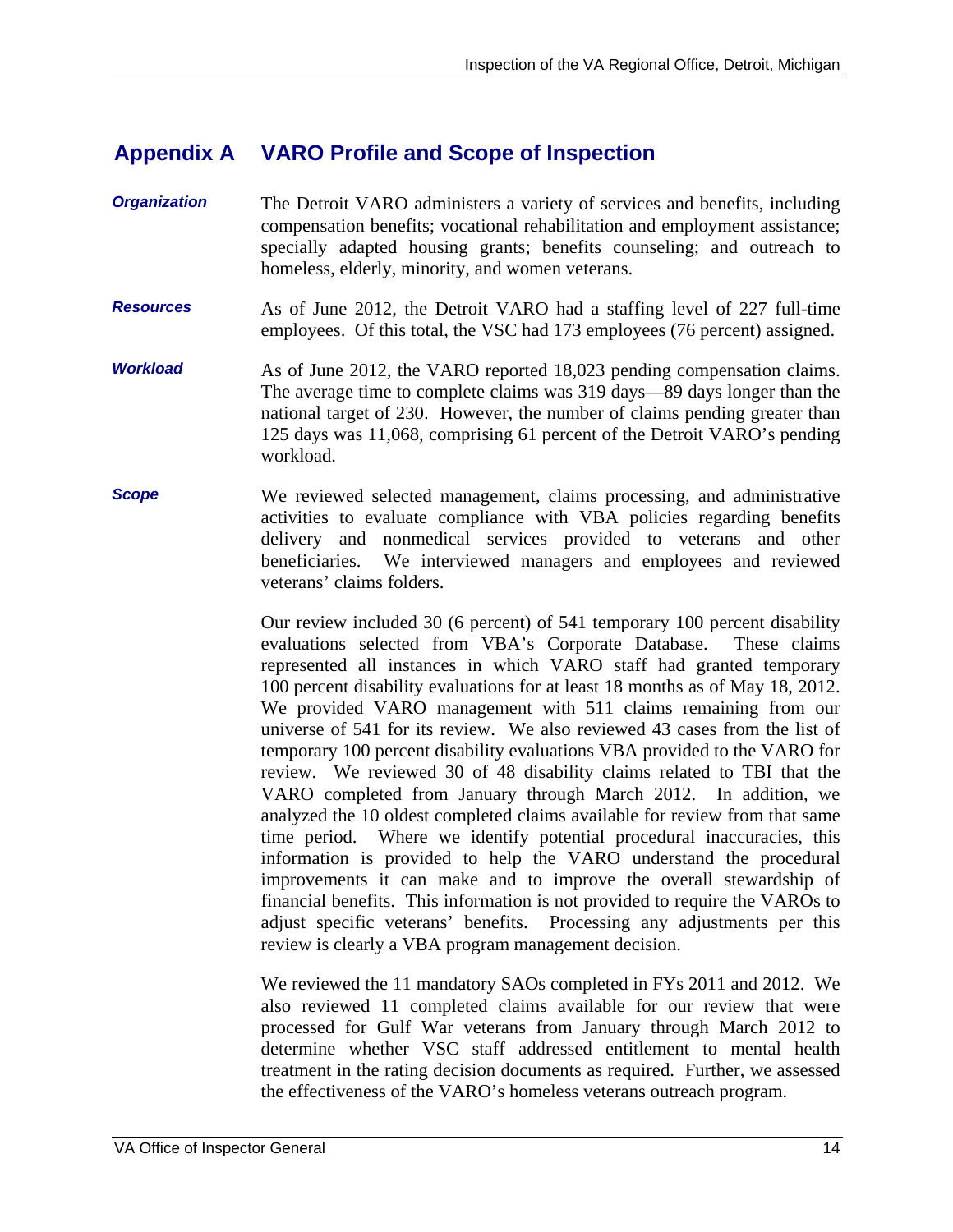*Data Reliability*  We used computer-processed data from the Veterans Service Network's Operations Reports and Awards. To test for reliability, we reviewed the data to determine whether any data were missing from key fields, contained data outside of the time frame requested, included any calculation errors, contained obvious duplication of records, contained alphabetic or numeric characters in incorrect fields, or contained illogical relationships among data elements. Further, we compared veterans' names, file numbers, Social Security Numbers, VARO numbers, dates of claim, and decision dates as provided in the data received with information contained in the 81 claims folders we reviewed.

> Our testing of the data disclosed that they were sufficiently reliable for our inspection objectives. Our comparison of the data with information contained in the veterans' claims folders at VARO Detroit did not disclose any problems with data reliability.

*Inspection Standards*  We conducted this inspection in accordance with the Council of the Inspectors General on Integrity and Efficiency's *Quality Standards for Inspection and Evaluation.* We planned and performed the inspection to obtain sufficient, appropriate evidence to provide a reasonable basis for our findings and conclusions based on our inspection objectives. We believe that the evidence obtained provides a reasonable basis for our findings and conclusions based on our inspection objectives.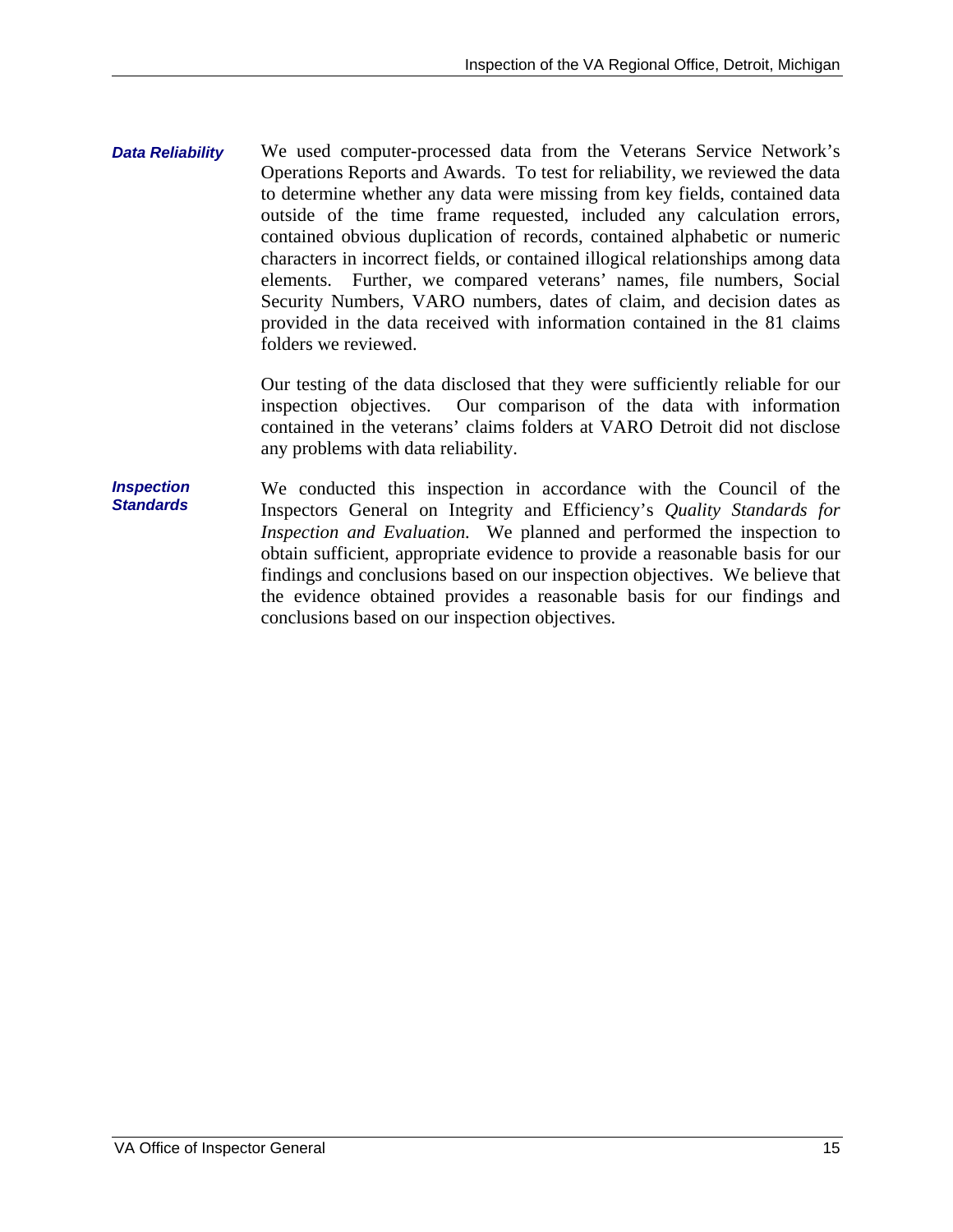### **Appendix B Inspection Summary**

Table 3 reflects the operational activities inspected, applicable criteria, and whether or not we had reasonable assurance of VARO compliance.

| <b>Table 3. Detroit VARO Inspection Summary</b>                                               |                                                                                                                                                                                                                                                                                                                                                                                                                                                         |     |                                                               |  |
|-----------------------------------------------------------------------------------------------|---------------------------------------------------------------------------------------------------------------------------------------------------------------------------------------------------------------------------------------------------------------------------------------------------------------------------------------------------------------------------------------------------------------------------------------------------------|-----|---------------------------------------------------------------|--|
| <b>Six Operational</b><br><b>Activities Inspected</b>                                         | <b>Criteria</b>                                                                                                                                                                                                                                                                                                                                                                                                                                         |     | <b>Reasonable</b><br><b>Assurance of</b><br><b>Compliance</b> |  |
|                                                                                               |                                                                                                                                                                                                                                                                                                                                                                                                                                                         | Yes | No                                                            |  |
|                                                                                               | <b>Disability Claims Processing</b>                                                                                                                                                                                                                                                                                                                                                                                                                     |     |                                                               |  |
| 1. Temporary<br>100 Percent<br><b>Disability</b><br><b>Evaluations</b>                        | Determine whether VARO staff properly reviewed temporary 100 percent<br>disability evaluations. (38 Code of Federal Regulations (CFR) 3.103(b))<br>(38 CFR 3.105(e)) (38 CFR 3.327) (M21-1Manual Re-write(MR)) Part IV,<br>Subpart ii, Chapter 2, Section J) (M21-1MR Part III, Subpart iv, Chapter 3,<br>Section C.17.e). (VBA response to OIG Audit Report, Audit of 100 Percent<br>Disability Evaluations (Report No. 09-03359-71, January 24, 2011) |     | X                                                             |  |
| 2. Traumatic Brain<br><b>Injury Claims</b>                                                    | Determine whether VARO staff properly processed claims for service<br>connection for all residual disabilities related to in-service TBI. (Fast Letter<br>(FL) 08-34 and 08-36) (Training Letter 09-01)                                                                                                                                                                                                                                                 |     | X                                                             |  |
| 3. Claims<br>Processing<br><b>Timeliness</b>                                                  | Determine whether VARO staff unnecessarily delayed processing disability<br>claims. (Manual (M) 21-4, Chapter 2) (FL) 12-04 and 10-23)                                                                                                                                                                                                                                                                                                                  |     | X                                                             |  |
|                                                                                               | <b>Management Controls</b>                                                                                                                                                                                                                                                                                                                                                                                                                              |     |                                                               |  |
| 4. Systematic<br><b>Analysis of</b><br><b>Operations</b>                                      | Determine whether VARO staff properly performed formal analyses of<br>their operations through completion of SAOs. (M21-4, Chapter 5)                                                                                                                                                                                                                                                                                                                   |     | X                                                             |  |
| <b>Eligibility Determinations</b>                                                             |                                                                                                                                                                                                                                                                                                                                                                                                                                                         |     |                                                               |  |
| 5. Gulf War<br>Veterans'<br><b>Entitlement to</b><br><b>Mental Health</b><br><b>Treatment</b> | Determine whether VARO staff properly processed Gulf War veterans'<br>claims, considering entitlement to medical treatment for mental illness.<br>(38 United States Code 1702) (M21-1MR Part IX, Subpart ii, Chapter 2)(M21-<br>1MR Part III, Subpart v, Chapter 7) (FL 08-15) (38 CFR 3.384) (38 CFR 3.2)                                                                                                                                              |     | X                                                             |  |
| <b>Public Contact</b>                                                                         |                                                                                                                                                                                                                                                                                                                                                                                                                                                         |     |                                                               |  |
| 6. Homeless<br><b>Veterans</b><br>Program                                                     | Determine whether VARO staff provided effective outreach services.<br>(Public Law 107-05) (VBA Letter 20-02-34) (VBA Circular 27-91-4)<br>(FL 10-11) (M21-1, Part VII, Chapter 6)                                                                                                                                                                                                                                                                       | X   |                                                               |  |

 *Source: VA OIG*

 *CFR=Code of Federal Regulations, FL= Fast Letter, M=Manual, MR=Manual Rewrite*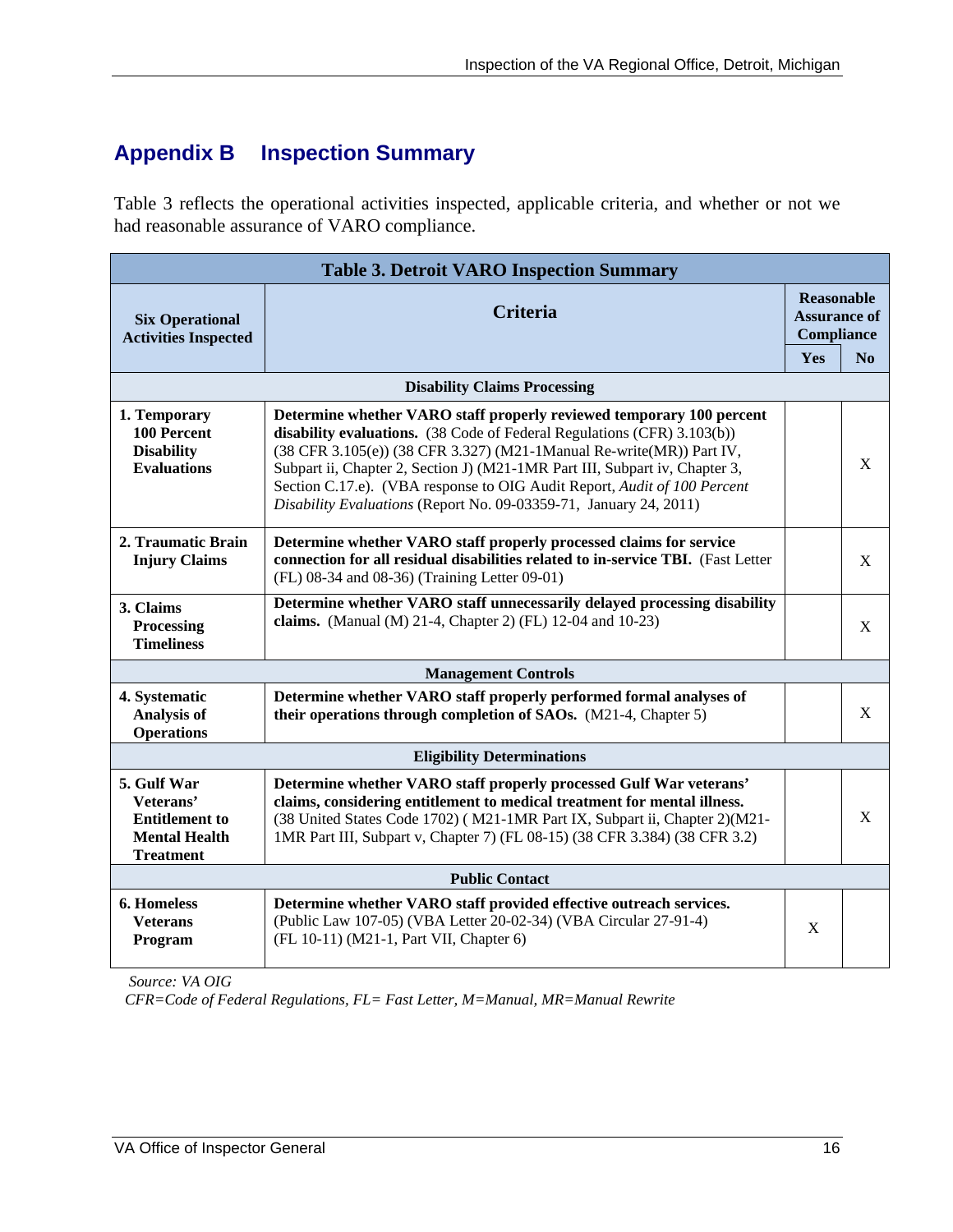| <b>Appendix C</b> | <b>VARO Director's Comments</b> |  |
|-------------------|---------------------------------|--|
|-------------------|---------------------------------|--|

|       | <b>Department of</b><br><b>Memorandum</b><br><b>Veterans Affairs</b>                                                          |
|-------|-------------------------------------------------------------------------------------------------------------------------------|
| Date: | December 6, 2012                                                                                                              |
| From: | Director, VA Regional Office Detroit, Michigan                                                                                |
| Subj: | Inspection of the VA Regional Office, Detroit, Michigan                                                                       |
| To:   | Assistant Inspector General for Audits and Evaluations (52)                                                                   |
| 1.    | The Detroit VARO's comments are attached on the OIG Draft Report:<br>Inspection of the VA Regional Office, Detroit, Michigan. |
|       | 2. Please refer questions to Dave Leonard, Director, Detroit Regional Office (313)<br>471-3600.                               |
|       | (original signed by:)                                                                                                         |
|       | Dave Leonard<br>Director, Detroit RO                                                                                          |
|       |                                                                                                                               |
|       | Attachment                                                                                                                    |
|       |                                                                                                                               |
|       |                                                                                                                               |
|       |                                                                                                                               |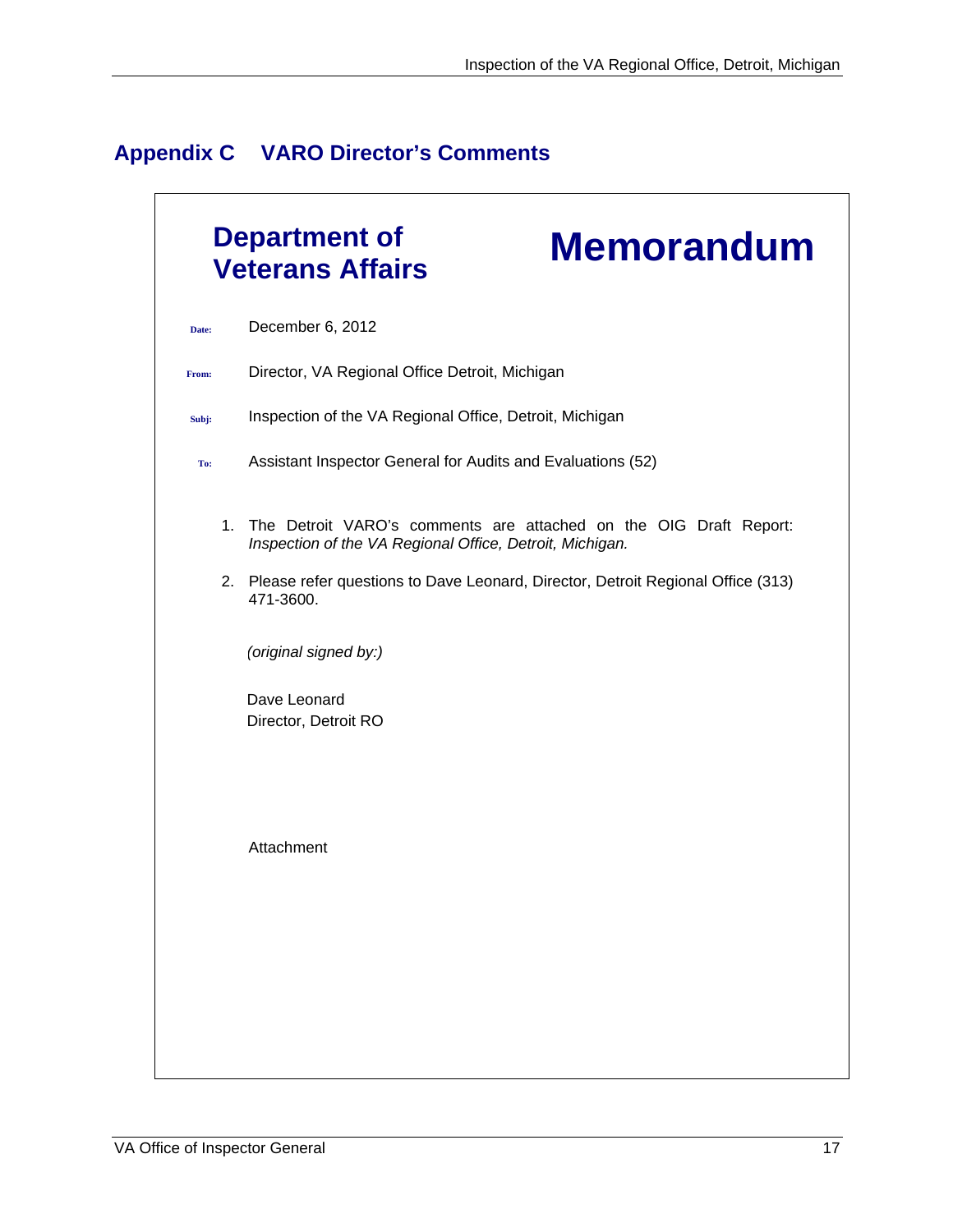#### **Detroit VARO's comments**

**Recommendation 1.** We recommend the Detroit VA Regional Office Director provide training and implement controls to ensure staff follow current Veterans Benefits Administration policy on scheduling medical reexaminations for temporary 100 percent evaluations.

**Concur:** The Veterans Service Center (VSC) provided updated training to both Veterans Service Representatives (VSR) and Rating VSR (RVSR) on scheduling medical examinations for temporary 100 percent evaluations. The VSR training was completed September 19, 2012 and the training for RVSRs was completed August 29, 2012. To ensure timely and consistent actions on system-generated work items the VSC consolidated the responsibility for this review to one Assistant Coach.

**Recommendation 2.** We recommend the Detroit VA Regional Office Director develop and implement a plan to ensure staff return insufficient medical examination reports to health care facilities to obtain the required evidence needed to support traumatic brain injury claims rating decisions.

**Concur:** The VSC has consolidated the processing of TBI claims to a Special Operations Lane within the VSC. The VSR TBI training was conducted on August 22, 2012. RVSR TBI training was conducted on December 5, 2012.

**Recommendation 3.** We recommend the Detroit VA Regional Office Director develop and implement a plan to ensure Veterans Service Center staff follow Veterans Benefits Administration policy on proper establishment of dates of claim.

**Concur:** The Veterans Service Center reviews and will continue to review date of claim accuracy during monthly local quality reviews, as well as when the Quality Review Team does the monthly in progress reviews for the regional office. Additionally, the Intake Processing Team Supervisor also conducts random quality reviews of claims established by Claims Assistants throughout the month. Any deficiencies found will continue to be addressed in local training sessions and one on one mentoring sessions. Also, during FY12, the Detroit Regional Office's performance was at 98.9% accuracy on the national date of claim reviews. In FY13, the Detroit Regional Office's performance was at 99% at end of month October 2012. The Intake Processing Center Team Supervisors will continue to conduct random quality reviews of claims established.

**Recommendation 4.** We recommend the Detroit VA Regional Office Director amend the local Workload Management Plan to include specific requirements for management oversight and review to improve claims processing timeliness.

**Concur:** The Detroit VSC transitioned to the new VBA Organizational Model in November 2012. The VSC Leadership team is developing a new workload management plan based on the model and recommendations from the IG. Also, the VSC Management Team review's the oldest claims in the workload on a regular basis. The VSC Management team reviews the VOR list of claims over 125 days and 365 days old regularly to ensure the proper attention is being paid to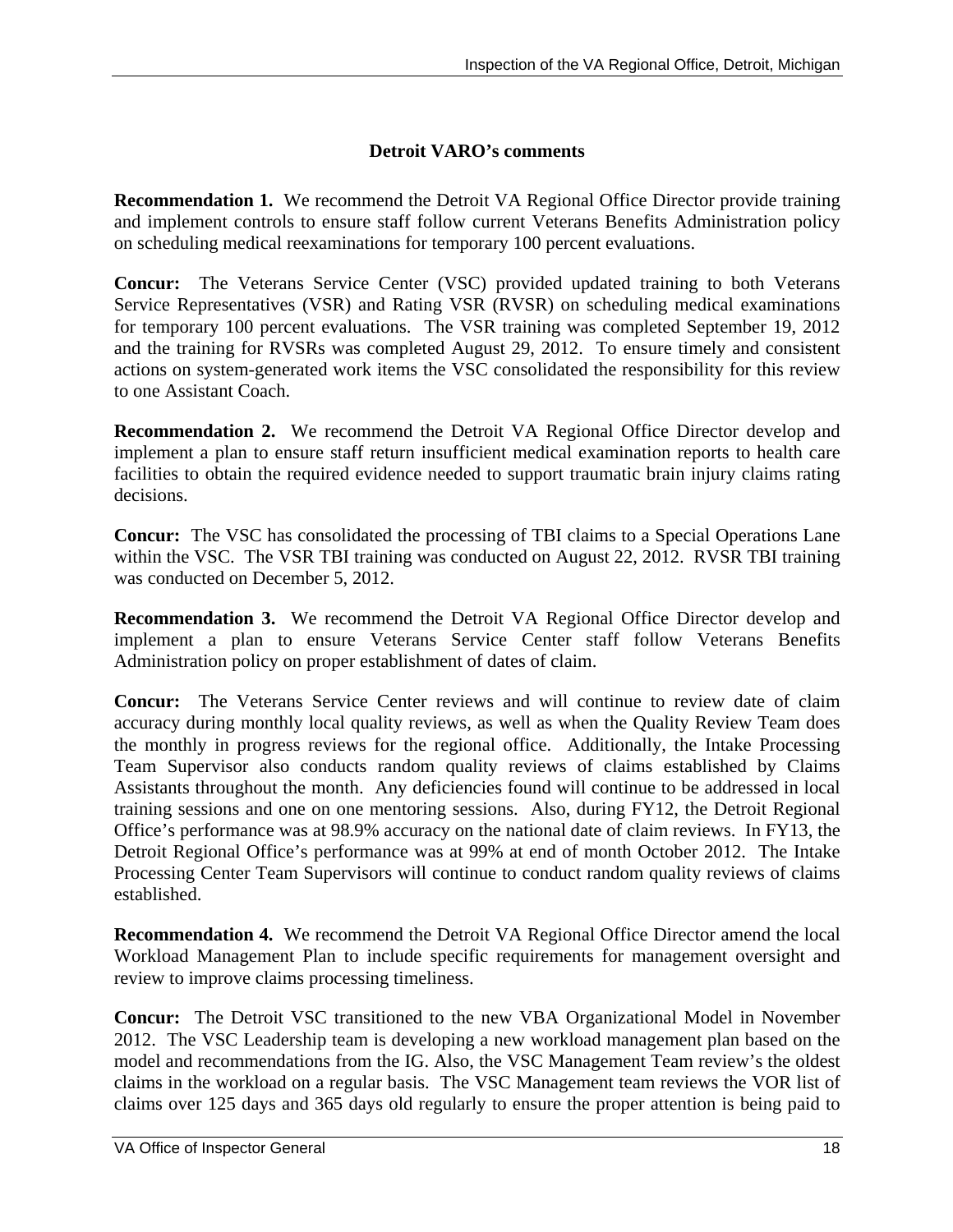those cases by first line supervisors. In fact, in calendar year 2012, claims pending greater than 125 days was reduced from more than 13,000 in January to less than 10,500 at the end of September 2012. Moreover, claims pending greater than one year old was reduced from over 4,000 in January 2012 to 2,788 by the of September 2012.

**Recommendation 5.** We recommend the Detroit VA Regional Office Director develop and implement a plan to ensure staff addresses all required elements of Systematic Analyses of Operations.

**Concur:** The VSC Manager conducted Systematic Analyses of Operations (SAO) training on December 4, 2012 for VSC management staff. The VSC will also provide a quarterly update to the Director's Office showing recommendations and status towards completion of same.

**Recommendation 6.** We recommend the Detroit VA Regional Office Director develop and implement a plan to monitor the effectiveness of training to ensure staff follow current Veterans Benefits Administration policy regarding Gulf War veterans' entitlement to mental health treatment when denying service connection for mental disorders.

**Concur:** On July 24, 2012, 38 U.S.C. 1702 training was provided to RVSRs. In addition, an email was sent to employees reinforcing the 1702 policy on July 24, 2012. Decisions regarding 1702 are routinely reviewed for accuracy at both the local and National levels as part of the random review process. Errors found are shared with supervisors and with the individual employees on a monthly basis.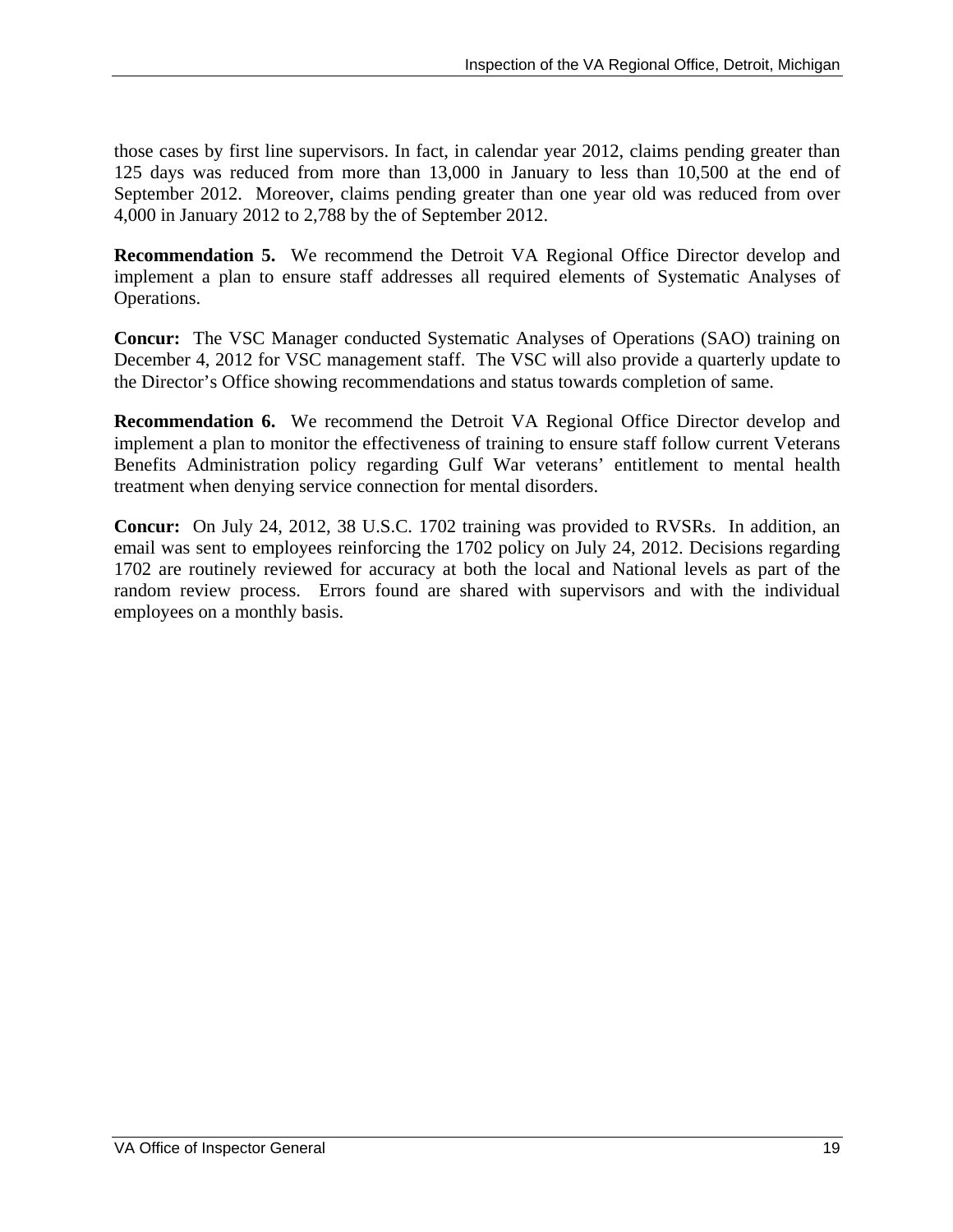### **Appendix D Office of Inspector General Contact and Staff Acknowledgments**

| <b>OIG</b> Contact | For more information about this report, please<br>contact the Office of Inspector General at<br>$(202)$ 461-4720.                                    |
|--------------------|------------------------------------------------------------------------------------------------------------------------------------------------------|
| Acknowledgments    | Brent Arronte, Director<br>Ed Akitomo<br>Nelvy Viguera Butler<br>Madeline Cantu<br>Lee Giesbrecht<br><b>Jeff Myers</b><br>David Pina<br>Diane Wilson |